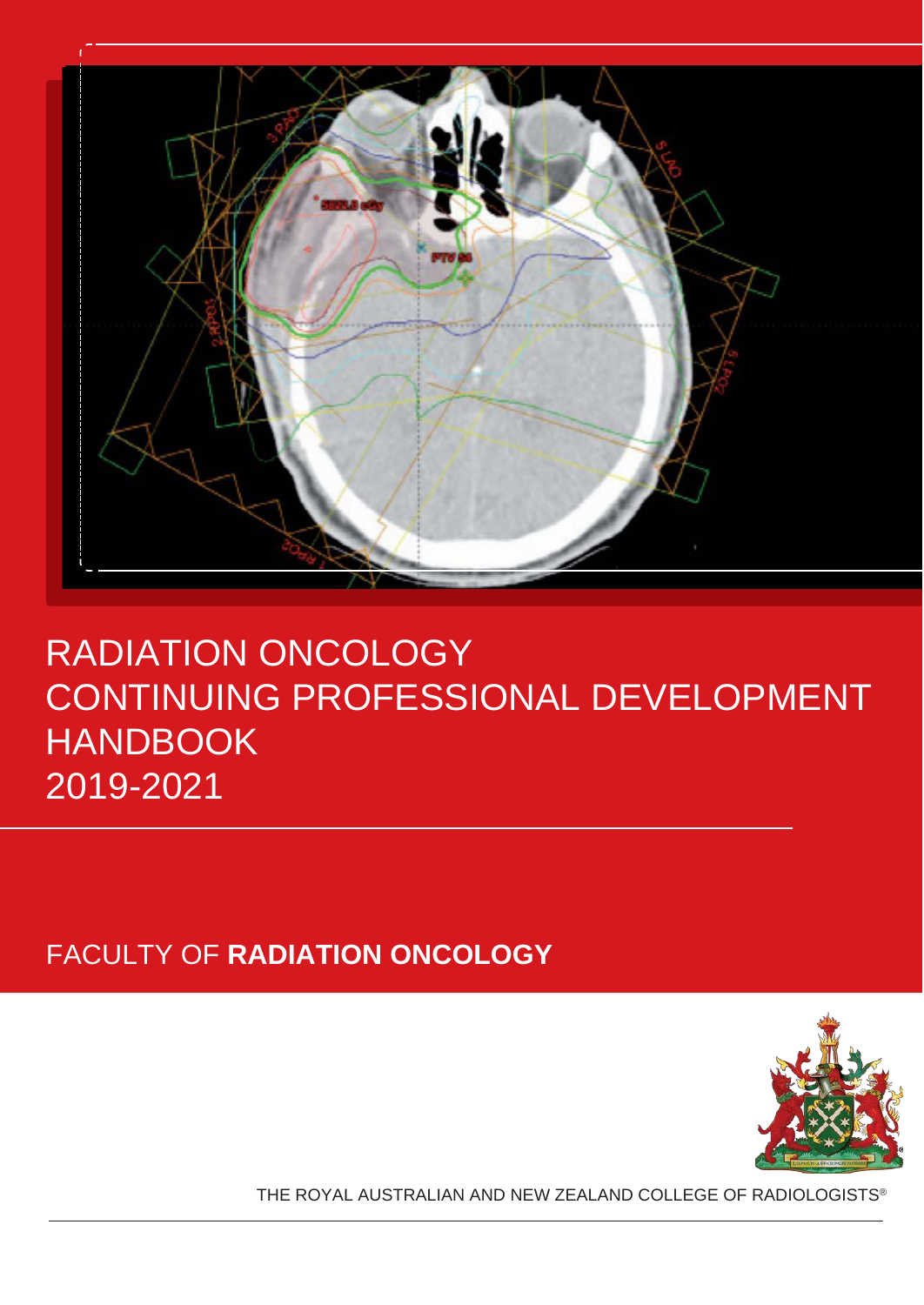## Continuing Professional Development (CPD) Handbook

Radiation Oncology

2019 – 2021 Triennium

Name of document and version: Radiation Oncology Continuing Professional Development (CPD) Handbook 2019 – 2021 – Version 1.1

Approved by: The Faculty of Radiation Oncology Council

Date of approval: 19 October 2018 Updated: 29 May 2020

ABN 37 000 029 863 Copyright for this publication rests with The Royal Australian and New Zealand College of Radiologists ®

The Royal Australian and New Zealand College of Radiologists Level 9, 51 Druitt Street Sydney NSW 2000 Australia

Email: [ranzcr@ranzcr.edu.au](https://www.ranzcr.com/search/ranzcr-cpd-compliance-policy) Website: [www.ranzcr.com](http://www.medicalboard.gov.au/) Telephone: +61 2 9268 9777 Facsimile: +61 2 9268 9799

Disclaimer: The information provided in this document is of a general nature only and is not intended as a substitute for medical or legal advice. It is designed to support, not replace, the relationship that exists between a patient and his/her doctor.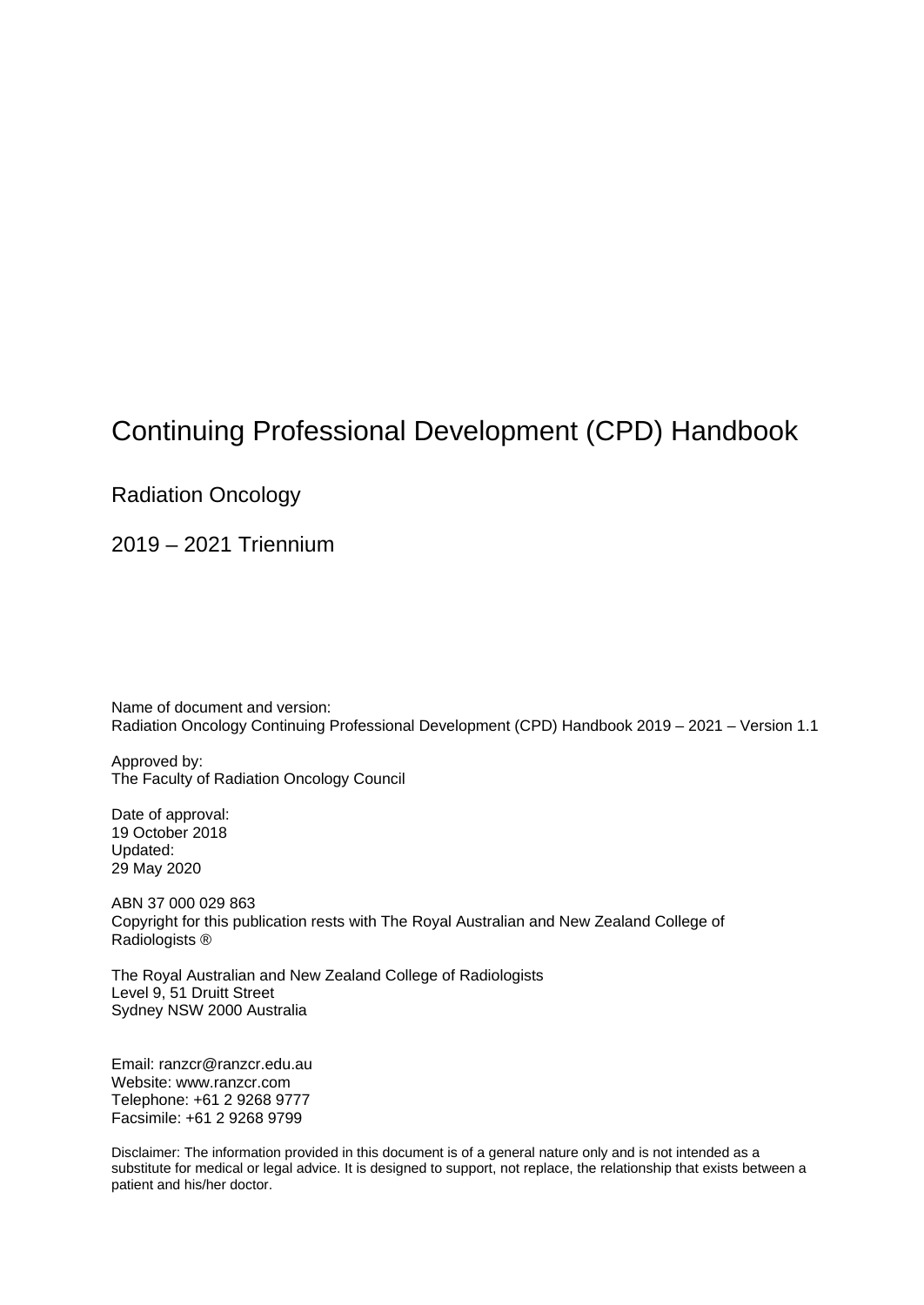## **TABLE OF CONTENTS**

| $1_{1}$        | <b>INTRODUCTION</b>                                  | $\overline{4}$    |
|----------------|------------------------------------------------------|-------------------|
| $\mathcal{P}$  | CONTINUING PROFESSIONAL DEVELOPMENT REQUIREMENTS     | 11                |
| $3_{-}$        | CONTINUING PROFESSIONAL DEVELOPMENT PROGRAM OVERVIEW | $12 \overline{ }$ |
| $\overline{4}$ | CONTINUING PROFESSIONAL DEVELOPMENT CATEGORIES       | 15                |
| 5.             | APPENDICES                                           | 32                |
|                | 32<br>Appendix A - Acronyms                          |                   |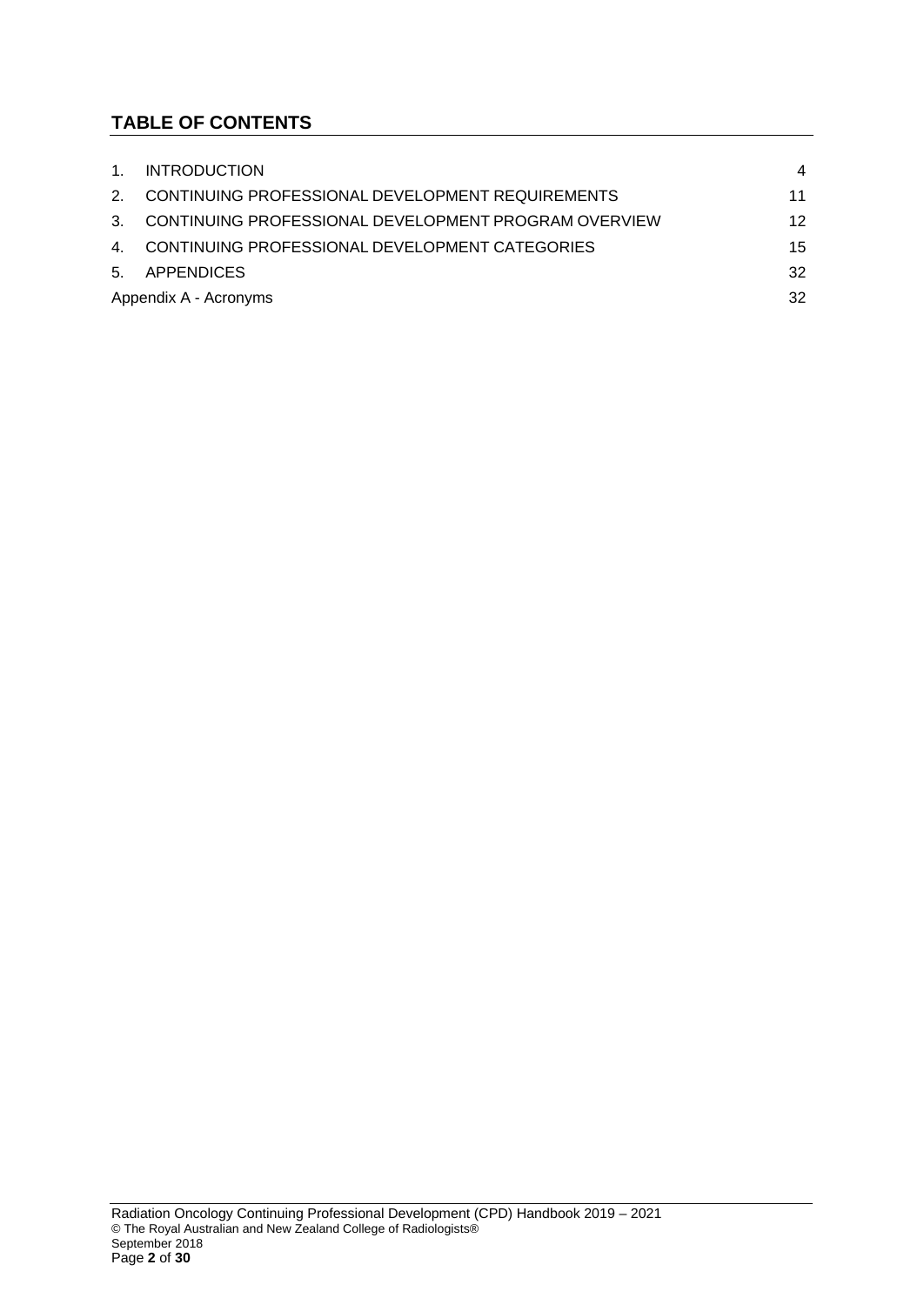## **About the College**

The Royal Australian and New Zealand College of Radiologists (RANZCR) is a not-for-profit association of members who deliver skills, knowledge, insight, time and commitments to promote the science and practice of the medical specialties of clinical radiology (diagnostic and interventional) and radiation oncology in Australia and New Zealand.

The Faculty of Radiation Oncology, RANZCR, is the peak bi-national body advancing patient care and the specialty of radiation oncology through setting of quality standards, producing excellent radiation oncology specialists, and driving research, innovation and collaboration in the treatment of cancer.

## **Our Vision**

RANZCR as the peak group driving best practice in clinical radiology and radiation oncology for the benefit of our patients.

## **Our Mission**

To drive the appropriate, proper and safe use of radiological and radiation oncological medical services for optimum health outcomes by leading, training and sustaining our professionals.

## **Our Values**

#### **Commitment to Best Practice**

Exemplified through an evidence-based culture, a focus on patient outcomes and equity of access to high quality care; an attitude of compassion and empathy.

#### **Acting with Integrity**

Exemplified through an ethical approach: doing what is right, not what is expedient; a forward thinking and collaborative attitude and patient-centric focus.

#### **Accountability**

Exemplified through strong leadership that is accountable to members; patient engagement at professional and organisational levels.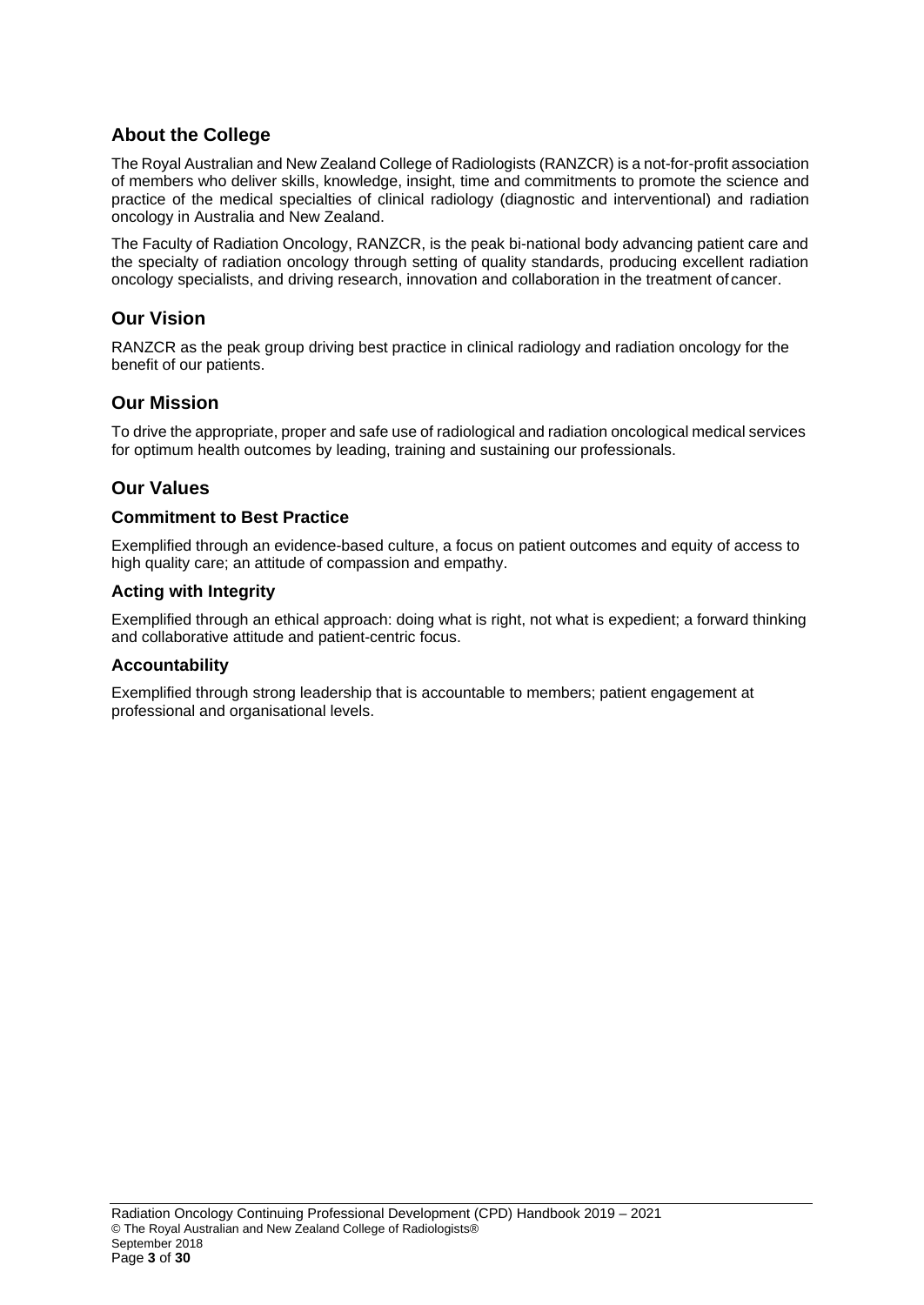## <span id="page-4-0"></span>**1. INTRODUCTION**

#### **1.1 2019-2021 CPD Program**

The aim of the RANZCR Continuing Professional Development (CPD) Program is to assist participants to structure their ongoing learning in order to maintain currency in knowledge, skills and practice not only in their chosen specialty of radiation oncology, but also in more generic areas associated with the practice of medicine.

The 2019-2021 triennium recognises a broad range of activities eligible for CPD points. These activities are grouped into seven categories:

- 1. Professional and Clinical Governance
- 2. Teaching, Training and Supervision
- 3. Self Directed Learning
- 4. Research
- 5. Publications and Presentations
- 6. Attendance at Conferences and Meetings
- 7. Maintenance of Professional Standards

#### **1.2 CanMEDS**

CanMEDS<sup>1</sup> is a framework for improving patient care by enhancing physician training. It was developed by the Royal College of Physicians in Canada to outline competencies for well-rounded medical practice and subsequently inform medical education and practice. It is recognized internationally as a best practice model for ongoing medical education.

The 2019-2021 RANZCR triennium has been broadly aligned to each of the CanMEDS capabilities outlined in Figure 1, whilst acknowledging the interdependency of the capabilities.

The CPD Category mapping to CanMEDS can be found in CPD Program Overview section of this document and in the Help section of CPD online (RANZCR Learning Portal).

The roles have been depicted by the College in the Learning and Development Framework diagram (based on the CanMEDS model).



*Figure 1 CanMEDS Framework*

*CanMEDS Framework 2*

<sup>1</sup> Frank JR, Snell L, Sherbino J, (Eds). CanMEDS 2015 Physician Competency Framework. Ottawa: Royal College of Physicians and Surgeons of Canada; 2015.

<sup>2</sup> Adapted from the CanMEDS Physician Competency Diagram with permission of the Royal College of Physicians and Surgeons of Canada. Copyright © 2009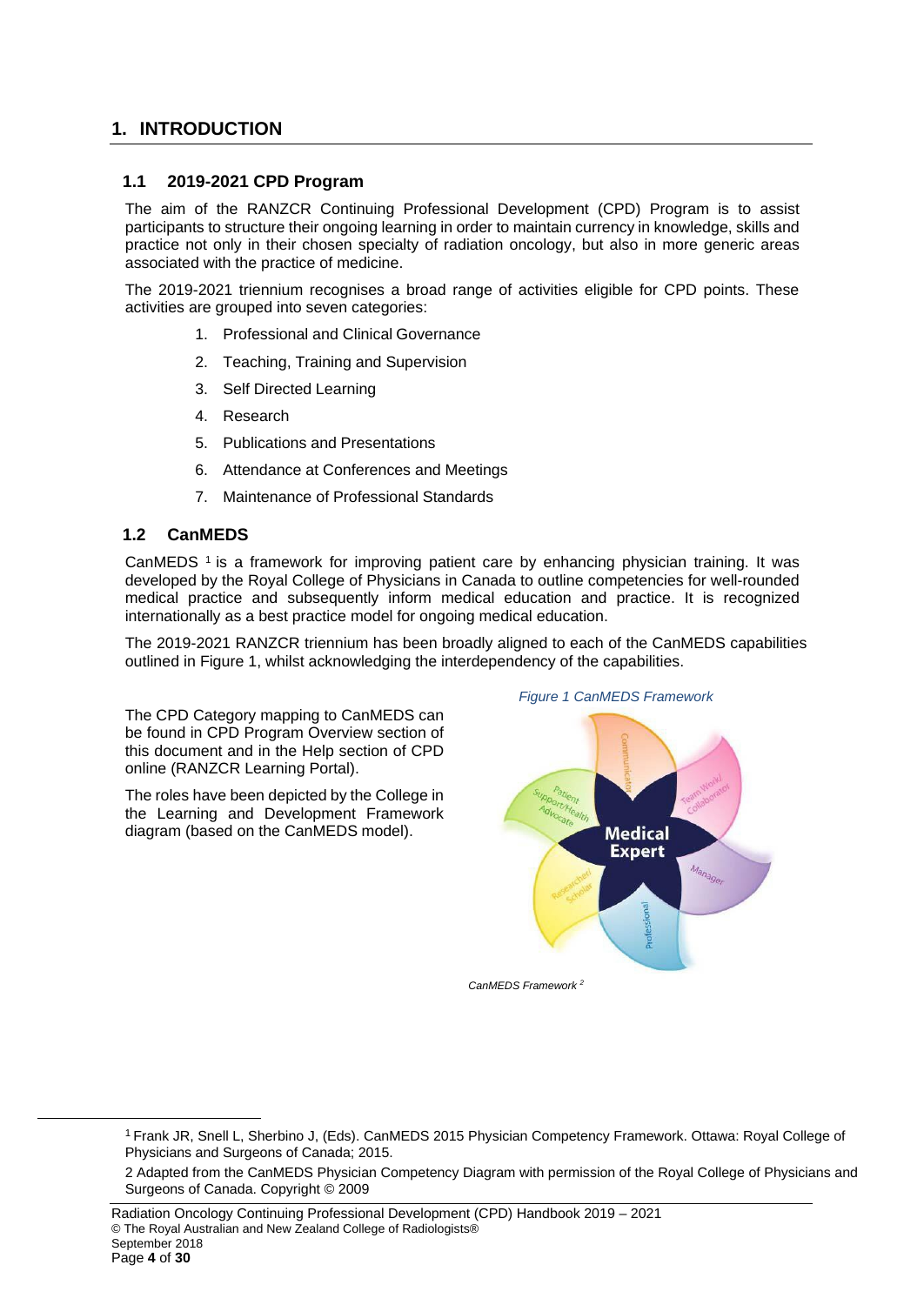## **1.3 RANZCR Principles of CPD**

In addition to aligning the CanMeds roles for well-rounded medical education and practice to the categories of the RANZCR CPD program, the RANZCR CPD program is based on the following principles:

- CPD provides a framework for directing and framing lifelong learning to uphold professional standards in Australia, New Zealand and Singapore.
- CPD encourages quality medical practice for improved patient healthcare and ultimately for a healthier society.
- The CPD program encourages participants to have a CPD plan for the triennium and to develop and reflect on current trends in the radiation oncology field.
- The CPD program is not a provider of education but provides a framework for directing education provided by others and to guide self-directed learning.
- The College supports the principle of lifelong learning and self-development.
- The CPD program provides a pathway to record, demonstrate and substantiate ongoing learning.

## **1.4 Background**

#### **Changes to the 2019-2021 CPD Program**

The Medical Board of Australia (MBA) has announced reforms to the regulatory requirements for registration in Australia, scheduled to commence in approximately 2021. Exact details of the implementation have yet to be announced, however the RANZCR Faculty of Radiation Oncology is proceeding with a new triennium, whilst progressively introducing characteristics of the new requirements that familiarise members with the reform before they become compulsory. These reforms will see the introduction of a range of evidenced-based approaches to assure safe and high-quality patient care  $3$ . There are three (3) main components to the changes, outlined in Figure 2 and Tables 1-3.

*Figure 2 Core elements of the MBA Reform*



<sup>3</sup> Medical Board of Australia. Expert Advisory Group on revalidation Final report. August 2017.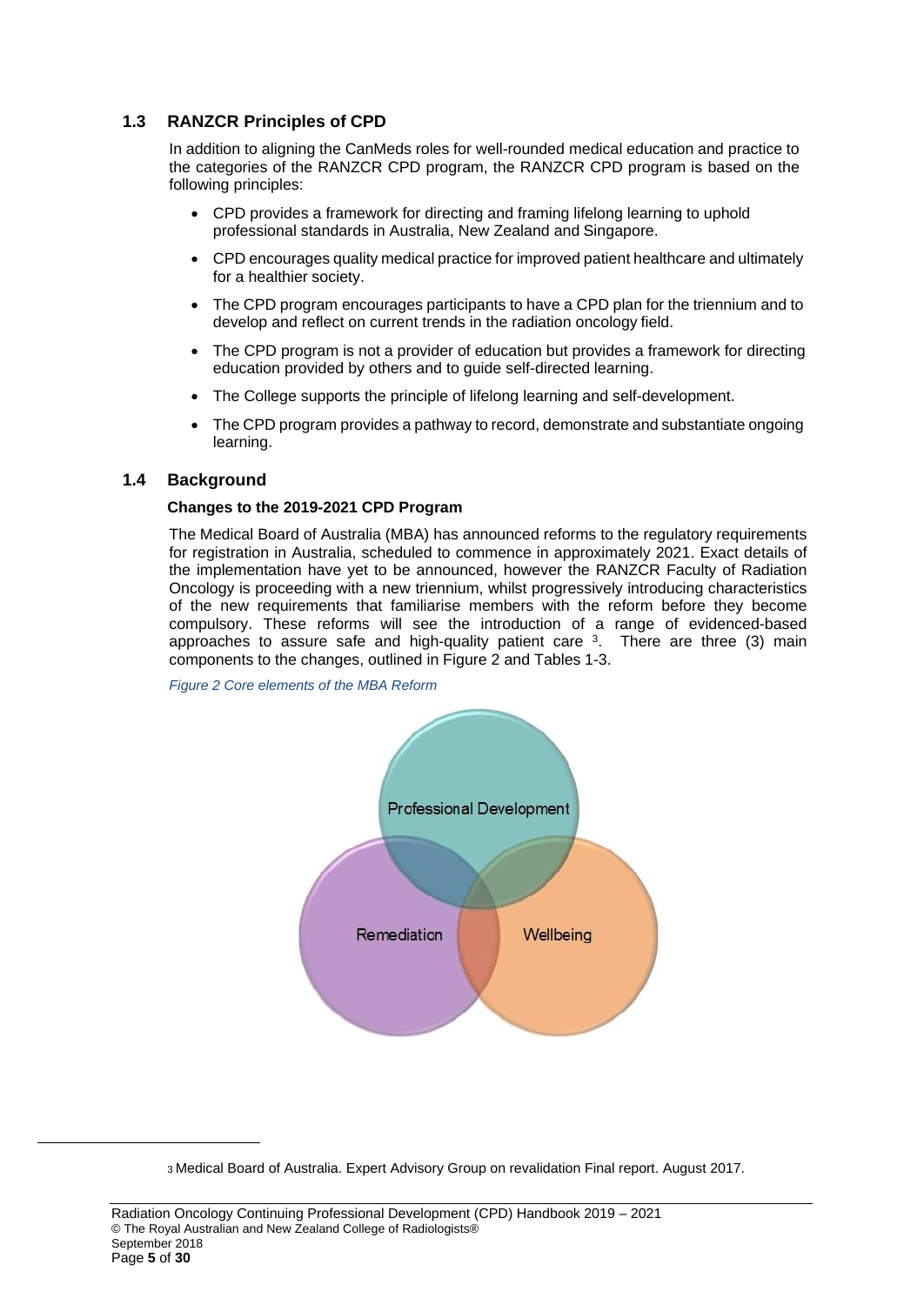#### **Table 1: Professional Development**



Under the future requirements all doctors must <sup>4</sup>;

- □ Nominate a CPD home and participate in an accredited CPD program.
- $\Box$  Complete a minimum of 50 hours of CPD per year
	- o *at least 25% of the minimum (12.5 hours) on educational activities;*
	- o *at least 25% of the minimum (12.5 hours) on reviewing performance;*
	- o *at least 25% of the minimum (12.5 hours) on measuring outcomes; and*
	- o *the remaining 25% can be distributed across any types of CPD.*
- All CPD must be relevant to the doctor's scope of practice and based on a personal Professional Development Plan (PDP) each year

#### **CPD Activities in the Three Future Categories**

Figure 3 below show examples of CPD activities in each of the three required future categories of *educational activities*, *reviewing performance* and *measuring outcomes*. These activities are examples only and are not intended to be an exhaustive list.



*Figure 3 The three future categories of professional development 4*

<sup>4</sup> Medical Board of Australia. Expert Advisory Group on revalidation Final report. August 2017.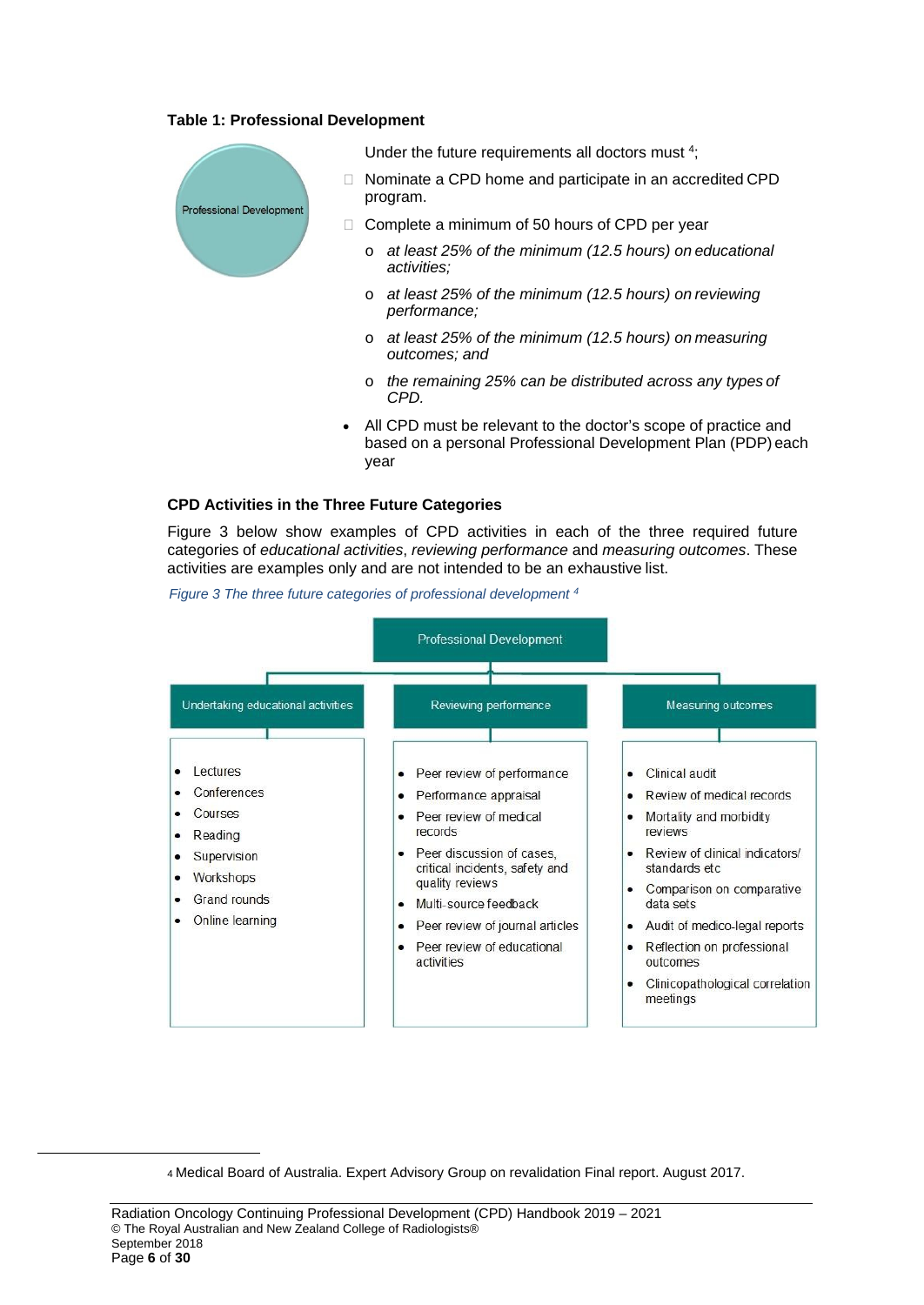#### **Table 2: Wellbeing**



Under the future requirements the MBA will introduce a program to more readily support the wellbeing of doctors and transform the culture of the profession. Aspects of the program will include health checks and a contemporary Code of Conduct and registration standards<sup>5</sup>. [3]

#### **Table 3: Remediation**



The MBA is looking at ways to identify practitioners at risk of poor performance. Characteristics that are likely to be considered include previous complaints, age and practice environments that could lead to professional isolation:

- **age of 70 and every 3 years thereafter.** o **Older Practitioners - Doctors providing clinical care will be required to have peer review and health checks at the**
- o **Professionally isolated practitioners**  the MBA will provide guidelines on identifying professional isolation and manage this with increased peer-review
- o Doctors with three or more substantiated **complaints** that have an impact on patient safety over a five-year period will be required to participate in formal peer review and performance management. [3]

For more information on the future registration requirements for doctors in Australia please see the RANZCR website [www.ranzcr.com.](http://www.mcnz.org.nz/)

#### **Introduction of the Reforms**

During the 2019-2021 Triennium, the Faculty of Radiation Oncology has planned to introduce some of the characteristics of the new requirements to familiarise members with the reforms, before they become compulsory.

Key changes to the 2019-2021 CPD program include;

- Increasing CPD points requirement to a minimum of 50 points per year
- Requirement to complete one *Reviewing Performance* activity per Triennium e.g. Peer Review (See *Future MBA Category* column in the table in *Section 3 Continuing Professional Development Overview*)
- Requirement to complete one *Measuring Outcomes* activity per Triennium e.g. Clinical Audit (See the *Future MBA Category* column in the table in *Section 3 Continuing Professional Development Overview*)

A complete outline of the 2019-2021 Triennium program compliance requirements is available in Section 2 Continuing Professional Development Requirements. Section 3 Continuing Professional Development Program Overview includes a mapping of the 2019-2021 Triennium categories to the future MBA categories to assist members to meet the new requirements for reviewing performance and measuring outcomes activities in the 2019-2021 Triennium and prepare for all the requirements of the reforms likely commencing in 2022.

<sup>5</sup> Medical Board of Australia. Expert Advisory Group on revalidation Final report. August 2017.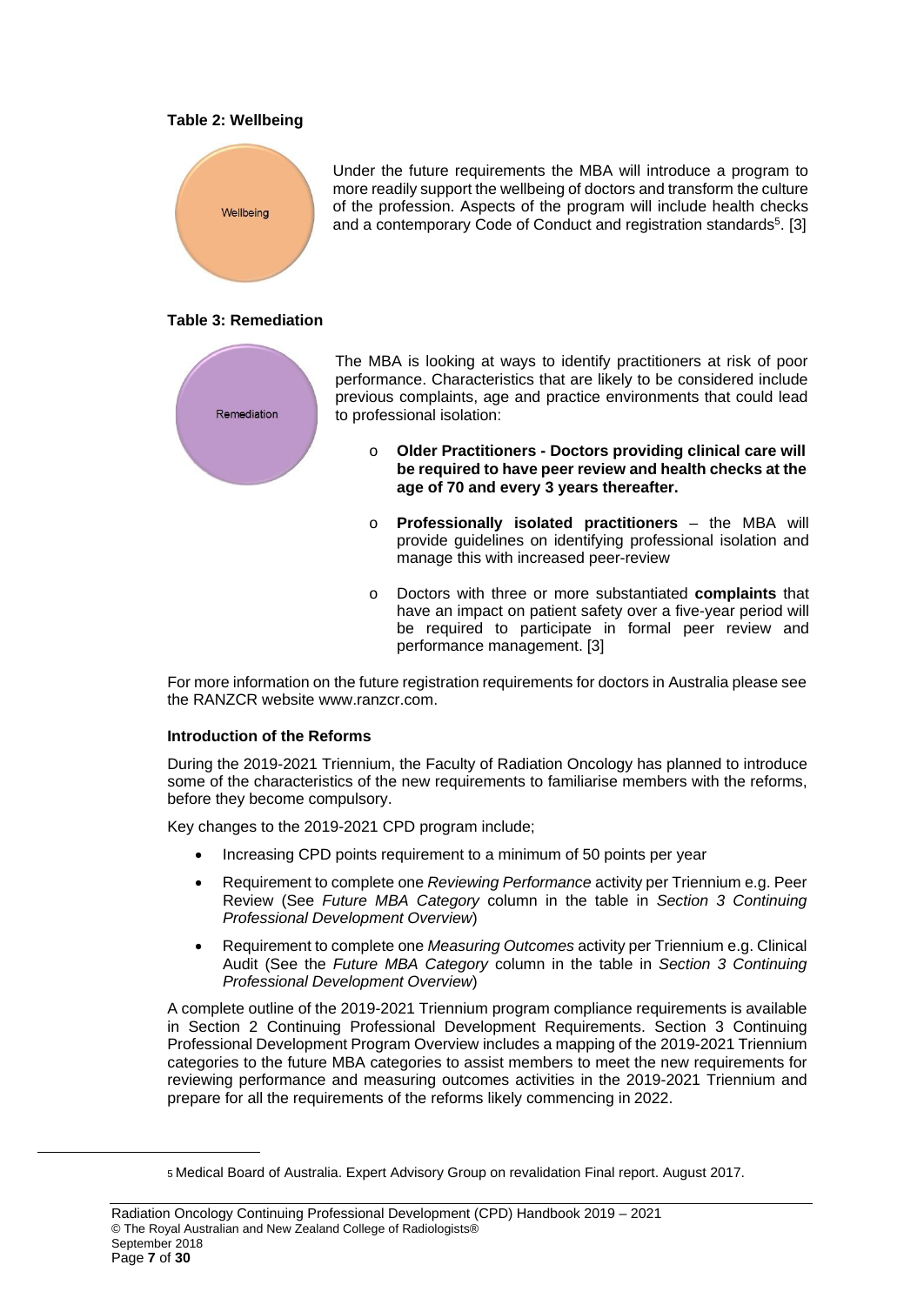## **1.5 Mandatory Participation in the CPD Program**

Compliance with Continuing Professional Development (CPD) is mandated by The Royal Australian and New Zealand College of Radiologists (RANZCR), and is a requirement for specialist registration with the Medical Board of Australia and the Medical Council of New Zealand. As specified in the RANZCR Articles of Association in Section 3.1.7, Fellows and Educational Affiliates must participate in and meet the minimum requirements of a relevant CPD program specified by the Board from time to time.

This means that all Fellows and Educational Affiliates who are in active practice are required to participate in the RANZCR CPD program and to comply with the annual and triennium CPD requirements.

Should a Fellow or Educational Affiliate fail to demonstrate compliance with the RANZCR minimum CPD requirements in any individual year, or the triennium and has not demonstrated compliance by 1 July in the following year, the College will commence action including substantiation from the non-compliant member.

For further information, please refer to the CPD Compliance Policy available on the RANZCR website at: [https://www.ranzcr.com/documents/3696-ranzcr-cpd-compliance](mailto:ranzcr@ranzcr.edu.au)[policy/file](http://www.mcnz.org.nz/) .

## **1.6 RANZCR Membership and Eligibility to Participate in the CPD Program**

All Fellows, Educational Affiliates and CPD Participants are eligible to participate in the RANZCR CPD program provided they are an active, financial member of the College. For anyone who would like to apply to join the CPD program, further information and requirements for membership can be found on the RANZCR website at:

[https://www.ranzcr.com/trainees/clinical-radiology/becoming-a-fellow](http://www.mcnz.org.nz/maintain-registration/recertification-and-professional-development/) [https://www.ranzcr.com/trainees/rad-onc/becoming-a-fellow](https://www.ranzcr.com/documents/1188-recency-of-practice-guidelines-radiation-oncology/file)

## **1.7 Australian Health Practitioner Regulation Agency (AHPRA)**

The Australian Health Practitioner Regulation Agency (AHPRA) requires that all registered medical practitioners participate in CPD that is relevant to their scope of practice in order to enhance their knowledge, skills and performance to ensure that they deliver high quality and safe care. When renewing their registration all medical practitioners must make a declaration that they have participated in CPD, and met the CPD Registration Standard. Further details can be found in the CPD Registration Standard on the AHPRA website at: <http://www.medicalboard.gov.au/Registration-Standards.aspx>

CPD participants registered to practice in Australia should also note that AHPRA has commenced randomly auditing medical practitioners to determine whether they are meeting the CPD Registration Standard. Further information about the AHPRA audit can be found at: [http://www.medicalboard.gov.au/Registration/Audit.aspx](https://www.ranzcr.com/documents/3696-ranzcr-cpd-compliance-policy/file) . If requested, members must provide evidence of the CPD activities undertaken to meet the requirements of the Board's CPD Registration Standard.

## **1.8 Medical Council of New Zealand (MCNZ) CPD Requirements**

The Medical Council of New Zealand (MCNZ) requires that all New Zealand Fellows, Educational Affiliates and CPD Participants meet the requirements of an approved CPD program, which includes recertification, to receive an annual practicing certificate. The requirements of the MCNZ include:

- A minimum of one Audit each year
- A minimum of 10 hours of Peer Review activity each year
- A minimum of 20 hours of Educational Activities each year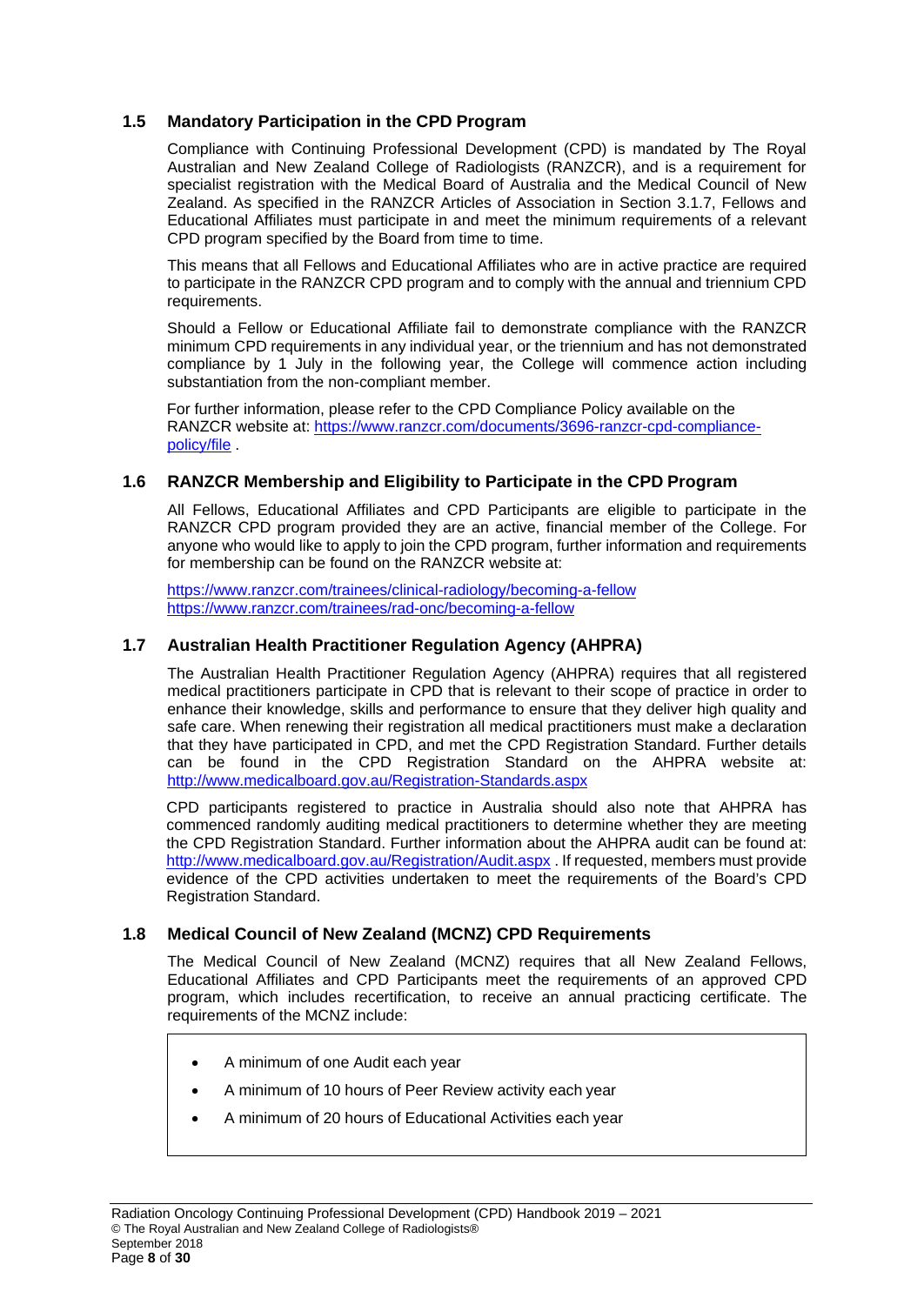All New Zealand (RANZCR) Fellows, Educational Affiliates and CPD Participants will be required to meet the MCNZ requirements for audit, peer review and educational activities, and record all activities in their annual CPD submission.

Members registered to practice in New Zealand should also note that the Medical Council of New Zealand conducts an annual random audit of 15% of medical practitioners each year. Further details can be found on the Medical Council of New Zealand website at: http[s://www.mcn](http://www.ranzcr.com/)[z.org.nz/maintain-registration/recertification-and-professional-development/](http://www.medicalboard.gov.au/Registration/Audit.aspx)

## **1.9 Annual CPD Random Audit**

Each year an audit of CPD compliance will be completed on a random sample of members. The sample size will be 7% of the total membership. Members selected for an audit will be contacted by RANZCR staff and asked to provide evidence of the CPD activities, claimed for the relevant year.

The definition of passing or failing an audit and its relationship with non-compliance can be found in Section 2.4 of the CPD Compliance Policy. This Policy is available on the RANZCR website at: [https://www.ranzcr.com/search/ranzcr-cpd-compliance-policy](http://www.ranzcr.com/)

There are several documents to assist members should they be randomly selected for audit:

- A list of the Accepted Evidence Documents
- A checklist to assist in compiling evidence documents
- Instructions on how to upload documents to CPD Online (RANZCR Learning Portal)

The above documents can be downloaded from the Help section on the blue menu bar of CPD Online and will also be sent to members randomly selected for audit. Should any member wish to discuss this further or apply for an exemption and future re-audit due to unusual circumstances it is advised that they contact the CPD team at the College once they receive notice of having been selected for audit:

**Email**: [cpd@ranzcr.edu.au](https://www.ranzcr.com/trainees/clinical-radiology/becoming-a-fellow) **Telephone:** +61 2 9268 9777

## **1.10 Pro Rata Guidelines for CPD Participants Taking Extended Leave**

For the 2019-2021 Triennium, members who are taking extended leave from practice and are unable to participate in CPD activities may be eligible for pro rata CPD points. Members can request exemption in writing from CPD for special circumstances; such as maternity leave, parental leave or sick leave.

All requests for exemption from CPD for special circumstances should be emailed to [cpd@ranzcr.edu.au](https://www.ranzcr.com/trainees/rad-onc/becoming-a-fellow) and the following details included:

- The reason for requesting exemption (for example maternity leave, parental leave or sick leave).
- The start and if known, the finish date of the period for which an exemption is being requested.
- Any other information relevant to the decision-making process.

If an exemption is granted by the College, then an appropriate number of CPD points will be credited to the member's total for that year to enable that member to meet the requirements of the CPD program. Within any CPD triennium, the College has discretion to grant exemption for up to one year of extended leave.

Requests for exemptions for more than one year of leave will need to be approved by the Radiation Oncology Post Fellowship Education Committee. Members taking more than one year of extended leave should also refer to the RANZCR Radiation Oncology Recency of<br>Practice Guidelines available on the RANZCR website Practice Guidelines available on the RANZCR website at: [https://www.ranzcr.com/documents/1188-recency-of-practice-guidelines-radiation](https://www.ranzcr.com/documents/1188-recency-of-practice-guidelines-radiation-oncology/file)[oncology/file.](http://www.mcnz.org.nz/maintain-registration/recertification-and-professional-development/)

Further information regarding recency of practice and returning to practice after extended leave is also available on the AHPRA website at: [http://www.medicalboard.gov.au/ a](https://www.ranzcr.com/documents/3696-ranzcr-cpd-compliance-policy/file)nd the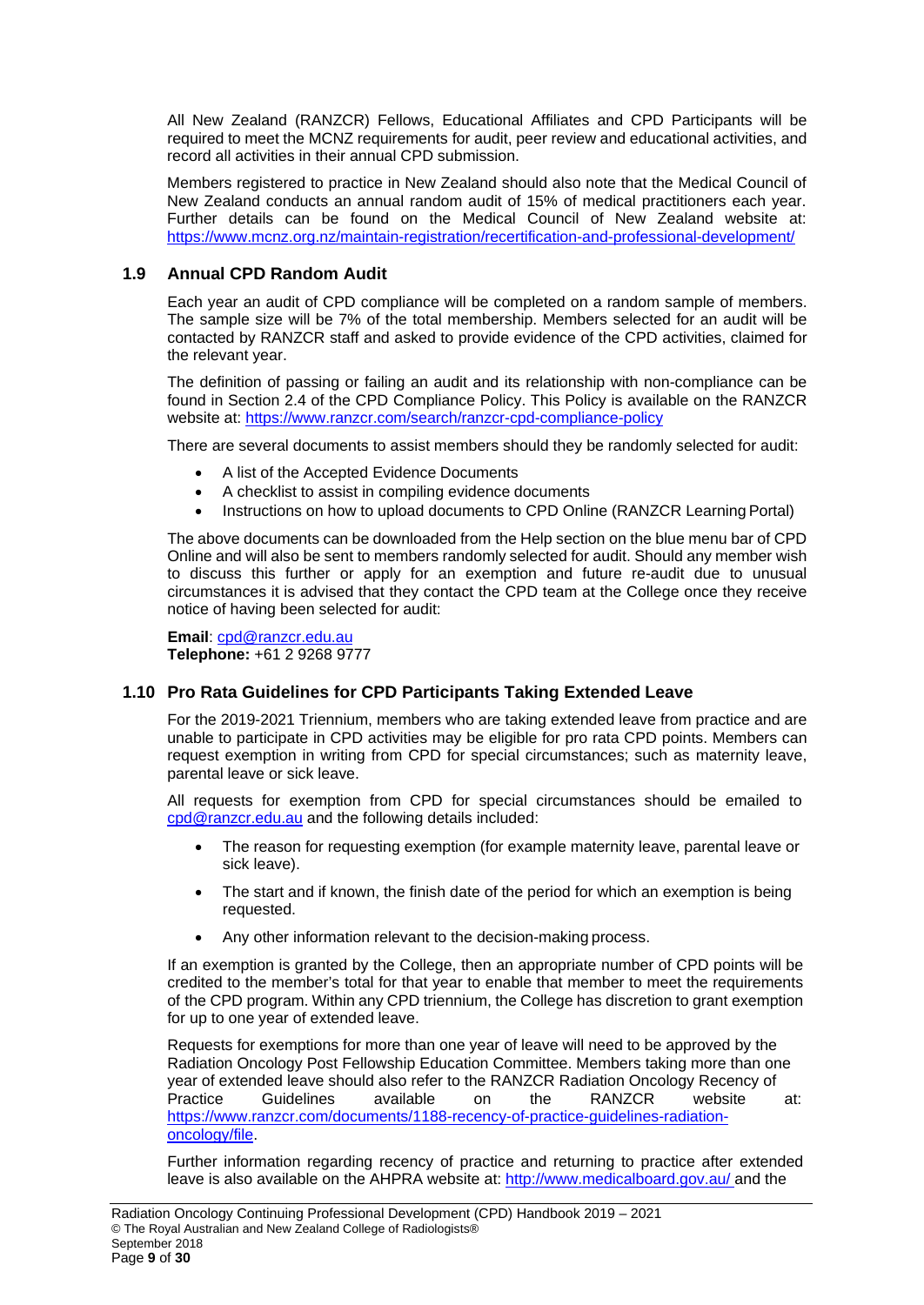MCNZ website at: http[s://www.mcnz.org.nz/.](mailto:cpd@ranzcr.edu.au) For example, if leave is taken from January 2019 to December 2020, then at a minimum, the member must complete the equivalent of one year's continuing professional development (CPD) activities (50 points), relevant to your intended scope of practice.

The following criteria for pro-rata CPD points also apply to any exemption request:

- Exemption can be applied for in cases where a minimum of 3 months and up until one year of extended leave is taken.
- Pro rata CPD points are calculated at 5 points per month with a maximum of 50 pro rata CPD points in a calendar year.
- If the leave taken is over 2 calendar years then the points can be split over two years, for example, if leave is taken from November 2019-April 2020, then points can be split as follows: 10 points in 2019 and 20 points in 2020.
- CPD participants taking less than a year of leave are encouraged to do some CPD activities in order to meet the requirements. The minimum number of CPD points required in a calendar year is 50 points.

For more information on how CPD pro-rata points will be calculated, please refer to the CPD Frequently Asked Questions (FAQ's) document which can be downloaded from the Help section on the blue menu bar of CPD Online.

## **1.11 Providers of CPD Activities**

CPD providers who are running an event which will be attended by members of the RANZCR are able to apply to the College for the allocation of CPD points. Please note that the allocation of CPD points does not constitute accreditation, recognition or endorsement by the RANZCR and therefore cannot be advertised as being accredited by the RANZCR.

For CPD Providers who would like to apply for the allocation of CPD points for an event (conference, meeting, course, workshop etc.) please contact the College CPD team on [cpd@ranzcr.com](mailto:cpd@ranzcr.com) and provide the following information:

- Full name of the event
- Date/s of the event (and those of any repeat events)
- The finalised program or schedule outlining the start, finish and break times as well as session details of the activity.

Participants will also need to be provided with evidence of attendance e.g. an attendance certificate, registration, program or receipt of payment to provide as evidence that they have participated in the event.

## **1.12 Retaining CPD Documents**

The Medical Council of New Zealand and the Medical Board of Australia regularly audit medical practitioners and it is advised that each CPD participant retain documentation and evidence to demonstrate participation, for the duration of the triennium and an additional 2 years to cover the random audit of the triennium. This means that for the 2019-2021 triennium, CPD participants are asked to retain their documentation until the end of 2023. It is the responsibility of the CPD participant to keep a copy of their evidence.

## **1.13 Annual Submission of CPD Activities**

CPD participants are required to submit their CPD activities on an annual basis using the RANZCR Learning Portal. The deadline for submission of CPD activities is 31 January of the following year for example, 2019 CPD activities must be submitted by 31 January 2020. CPD activities can be recorded on the RANZCR Learning Portal as they are completed however future events and activities cannot be recorded until after they have occurred.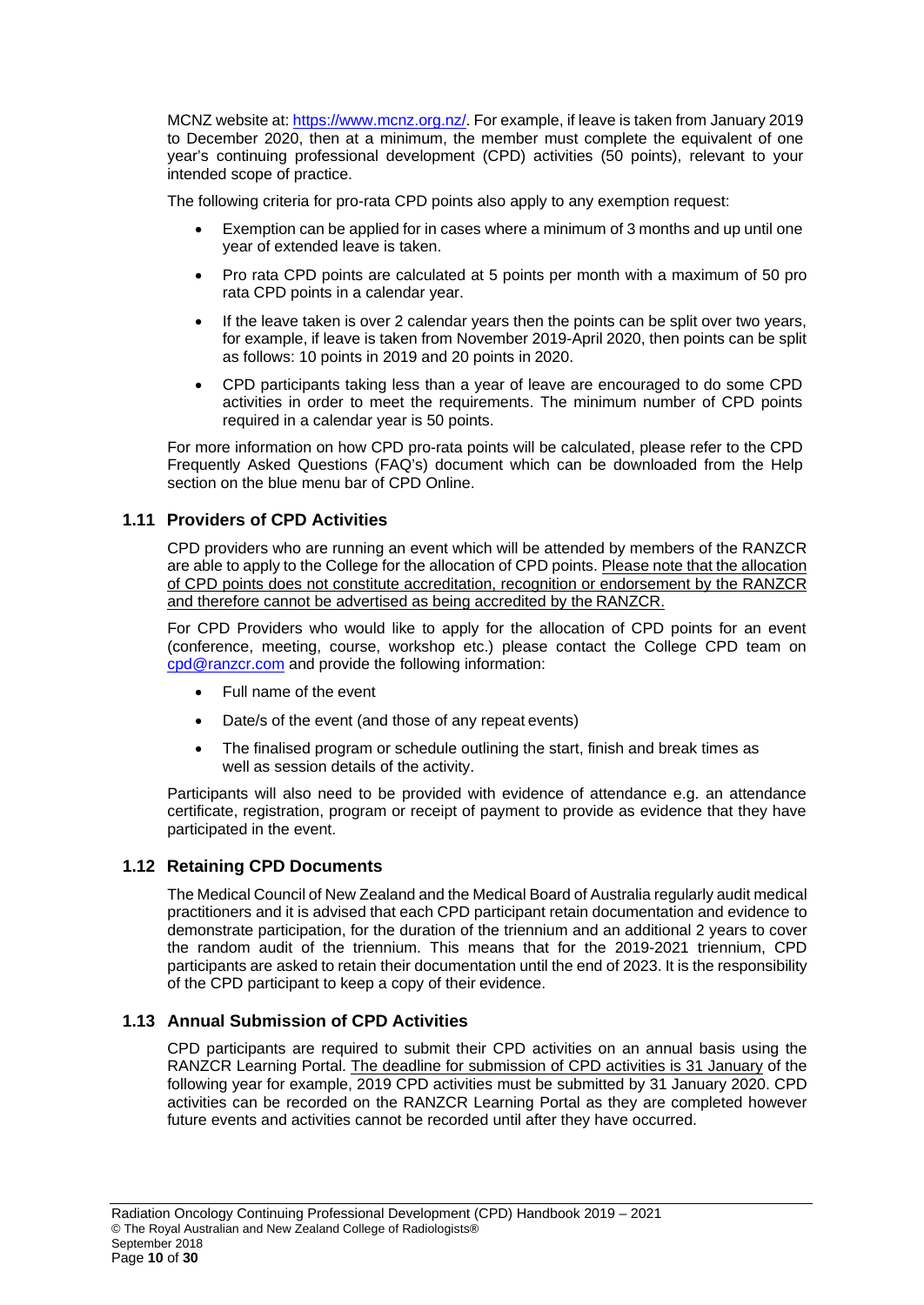## <span id="page-11-0"></span>**2. CONTINUING PROFESSIONAL DEVELOPMENT REQUIREMENTS**

The CPD compliance requirements for the 2019-2021 Triennium are as follows: Updated May 2020 to reflect changed requirements from the MBA and the MCNZ resulting from the impacts of COVID-19.

- (a) Participants must have a minimum of 130 CPD points in the 2019-2021 triennium.
- (b) Participants must have a minimum of 50 points for the 2019 CPD year only.
- (c) Participants must have CPD points from a minimum of 3 of the 7 RANZCR CPD categories over the triennium.
- (d) Participants must complete a minimum of one *Reviewing Performance* activity within the 2019-2021 triennium. (See *Future MBA Category* in the table in *Section 3 Continuing Professional Development Overview*)
- (e) Participants must complete a minimum of one *measuring outcomes* activity within the 2019-2021 triennium. (See *Future MBA Category* in the table in *Section 3 Continuing Professional Development Overview*)
- (f) No CPD points will be carried into the next triennium.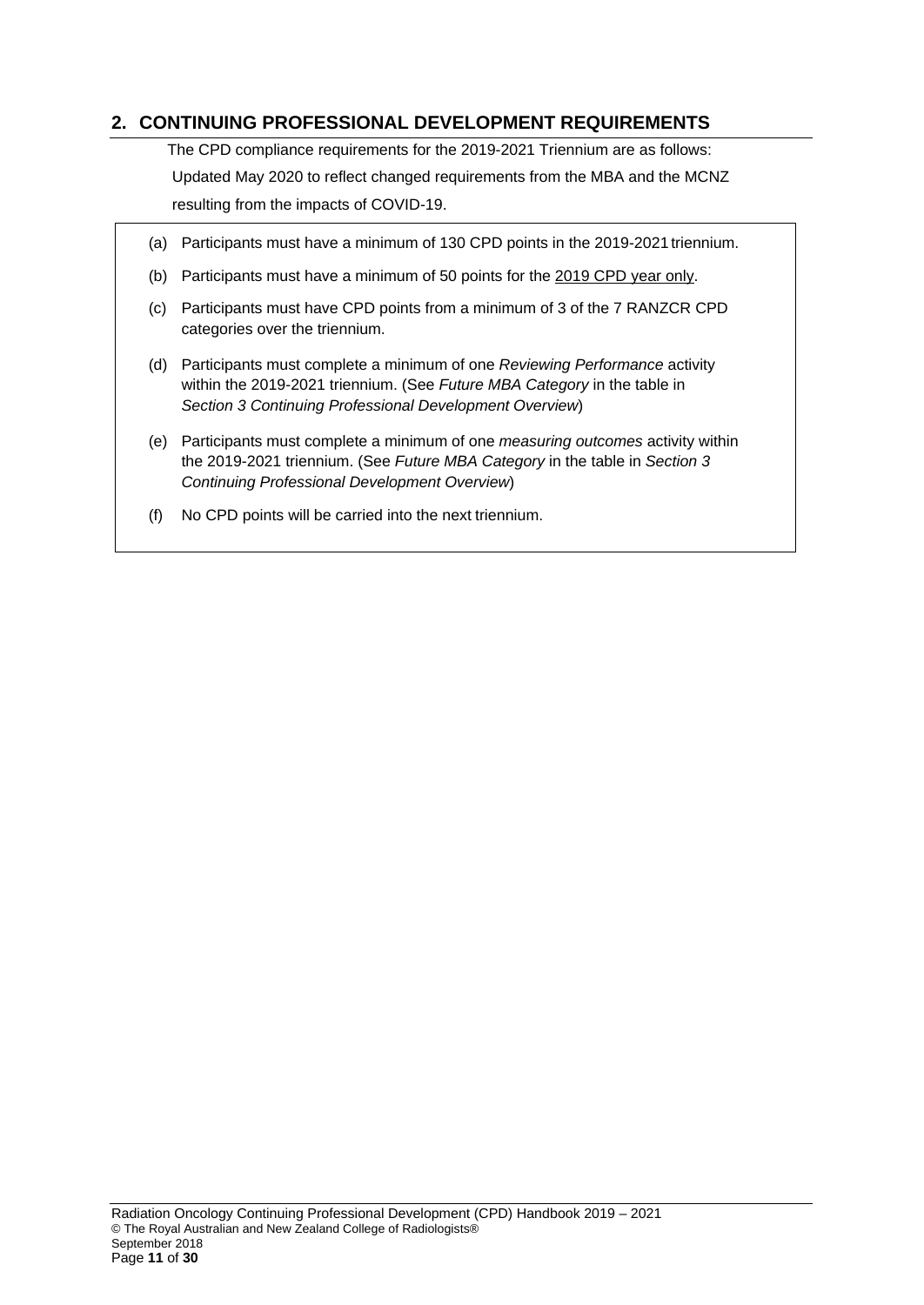## <span id="page-12-0"></span>**3. CONTINUING PROFESSIONAL DEVELOPMENT PROGRAM OVERVIEW**

An overview of the CPD categories and sub-categories, the allocated CPD points, annual capping on CPD points and the designated CanMEDS role.

#### *The future MBA CPD categories are mapped to the College categories to assist members with preparing for the new requirements in 2022*.

| <b>Category</b>   |                                                                 | <b>Points</b>                                            | <b>Annual</b><br>Cap | <b>CanMEDS</b><br><b>Roles</b> | <b>Future</b><br><b>MBA</b><br><b>Category</b> |
|-------------------|-----------------------------------------------------------------|----------------------------------------------------------|----------------------|--------------------------------|------------------------------------------------|
|                   |                                                                 | <b>Category 1 - Professional and Clinical Governance</b> |                      |                                |                                                |
| $\overline{1.1}$  | <b>Participation in RANZCR Governance</b>                       | 2 pts per hr                                             |                      | Manager                        | 2.Reviewing<br>Performance                     |
| $1.2$             | Participation in Other Clinical<br><b>Governance Activities</b> | 2 pts per hr                                             |                      | Professional                   | 2. Reviewing<br>Performance                    |
| 1.3               | <b>Cultural Competence Activities</b>                           | 2 pts per hr                                             |                      | <b>Health Advocate</b>         | 1. Educational                                 |
| 1.4               | <b>Risk Management Activities</b>                               | 2 pts per hr                                             |                      | <b>Health Advocate</b>         | Activities                                     |
|                   | 1.5 - Accreditation                                             |                                                          |                      |                                |                                                |
| 1.5A              | Practice Accreditation Activities -<br>Assessor                 | 3 pts per hr                                             | 60                   | Manager                        | 1. Educational<br>Activities                   |
| 1.5B              | Practice Accreditation Activities -<br>Assessee                 | 2 pts per hr                                             |                      | Manager                        | 1. Educational<br>Activities                   |
|                   | 1.6 - Participation in International Governance Activities      |                                                          |                      |                                |                                                |
| 1.6A              | <b>International Governance</b>                                 | 2 pts per hr                                             |                      | Manager                        | 1. Educational<br><b>Activities</b>            |
| 1.6B              | <b>International Development</b>                                | 2 pts per hr                                             |                      | <b>Health Advocate</b>         | 1. Educational<br><b>Activities</b>            |
| 1.7               | <b>Professional Practice Management</b>                         | 2 pts per hr                                             |                      | Manager                        | 1. Educational<br><b>Activities</b>            |
|                   |                                                                 | <b>Category 2 - Teaching, Training and Supervision</b>   |                      |                                |                                                |
| 2.1               | Teaching                                                        | 2 pts per hr                                             |                      | Scholar                        |                                                |
| 2.2               | Supervision and/or Assessment of<br><b>Trainees</b>             | 1 pt per hr                                              |                      | Scholar                        | 1. Educational                                 |
| 2.3               | <b>Supervision of Research Students</b>                         | 1 pt per hr                                              |                      | Scholar                        | Activities                                     |
| 2.4               | Supervision and/or Assessment of IMGs                           | 1 pt per hr                                              |                      | Scholar                        |                                                |
| $2.5 - Examining$ |                                                                 | 60                                                       |                      |                                |                                                |
| 2.5A              | <b>RANZCR Examiner</b>                                          | 2 pts per hr                                             |                      | Scholar                        |                                                |
| 2.5B              | Undergraduate or Postgraduate<br>Examiner                       | 1 pt per hr                                              |                      | Scholar                        | 1. Educational                                 |
| 2.5C              | <b>Formal Exam Question Development</b>                         | 2 pts per hr                                             |                      | Scholar                        | Activities                                     |
| 2.6               | Director of Training/Training Network<br><b>Director</b>        | 2 pts per hr                                             |                      | Scholar                        |                                                |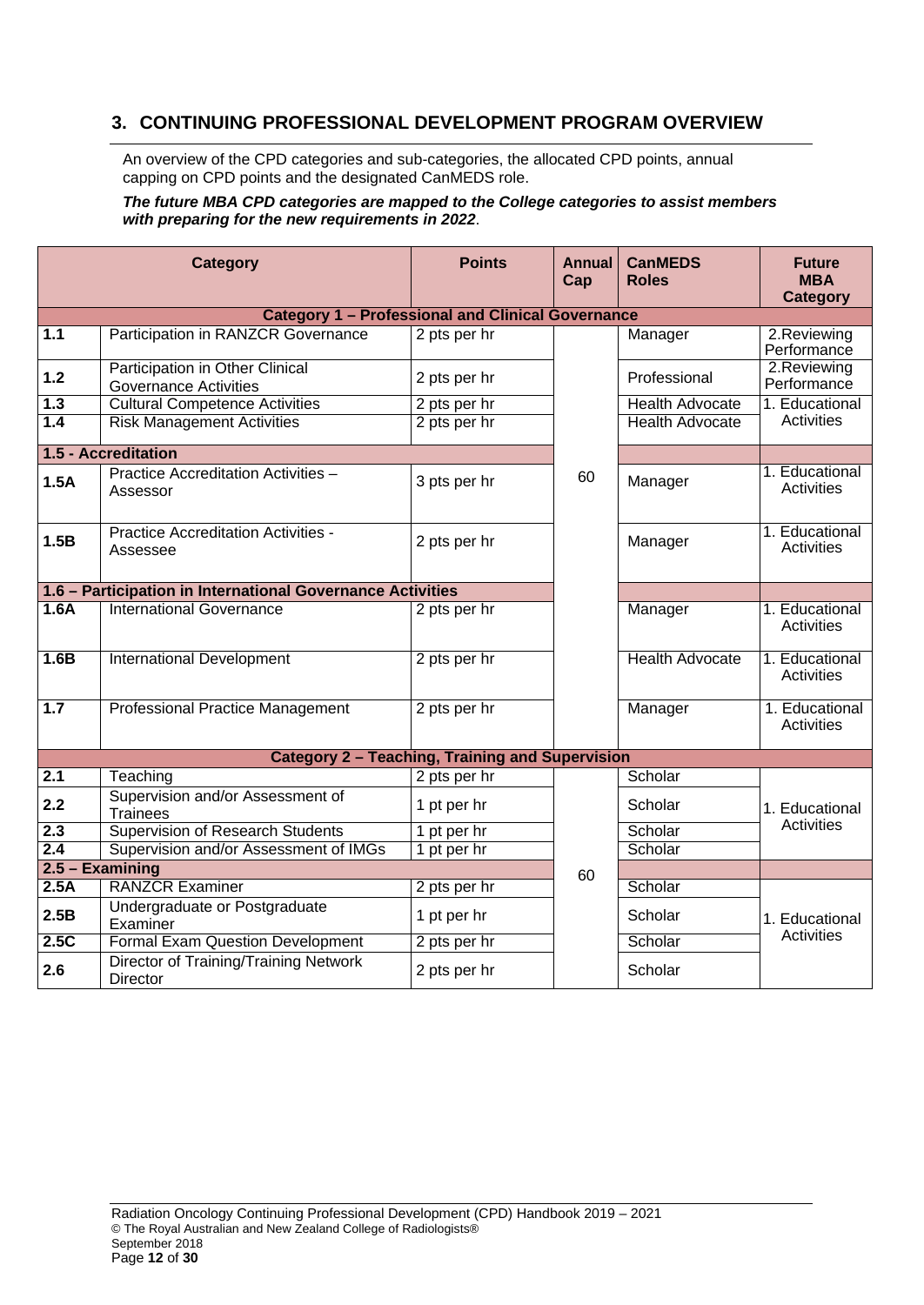| <b>Category</b>                                    |                                                                            | <b>Points</b>                         | <b>Annual</b><br>Cap | <b>CanMEDS</b><br><b>Roles</b> | <b>Future</b><br><b>MBA</b><br><b>Category</b> |
|----------------------------------------------------|----------------------------------------------------------------------------|---------------------------------------|----------------------|--------------------------------|------------------------------------------------|
| <b>Category 3 - Self Directed Learning</b>         |                                                                            |                                       |                      |                                |                                                |
| 3.1                                                | Journal Reading                                                            | 1 pt per hr                           |                      | Professional                   | 1. Educational<br>Activities                   |
| 3.2 - Web-based Learning                           |                                                                            |                                       |                      |                                |                                                |
| 3.2A                                               | Web-based Learning                                                         | 1 pt per hr                           | 60                   | Professional                   | 1. Educational<br>Activities                   |
| 3.2B                                               | <b>RANZCR e-learning Modules</b>                                           | 1 pt per hr                           |                      | Professional                   |                                                |
| 3.3                                                | <b>Reflective Diary</b>                                                    | 1 pt per hr                           |                      | Professional                   | 2. Reviewing<br>Performance                    |
| 3.4                                                | <b>Formal Post Graduate Study</b>                                          | 1 pt per hr                           |                      | Scholar                        | 1. Educational                                 |
| 3.5                                                | Post RANZCR Fellowship Training                                            | 1 pt per hr                           |                      | Professional                   | Activities                                     |
|                                                    |                                                                            | <b>Category 4 - Research</b>          |                      |                                |                                                |
|                                                    | 4.1 - Research Investigator                                                |                                       |                      |                                |                                                |
| 4.1A                                               | Principal or Lead Investigator                                             | 30 pts per project                    |                      | Scholar                        | 1. Educational                                 |
| 4.1B                                               | Co-investigator                                                            | 15 pts per project                    |                      | Scholar                        | Activities                                     |
|                                                    | 4.2 - Investigator of Research Grant Application                           |                                       |                      |                                |                                                |
| 4.2A                                               | Principal Investigator of Research Grant<br>Application                    | 10 pts per<br>application             | 60                   | Scholar                        | 1. Educational                                 |
| 4.2B                                               | Associate Investigator of Research<br><b>Grant Application</b>             | 5 pts per<br>application              |                      | Scholar                        | Activities                                     |
| 4.2C                                               | Reviewer of Research Grant Application                                     | 2 pts per hr                          |                      | Scholar                        |                                                |
| 4.3                                                | <b>Research Sabbatical</b>                                                 | 1 pt per hr                           |                      | Scholar                        |                                                |
| 4.4                                                | <b>Clinical Trial Patient Recruitment</b>                                  | 1 pt per patient                      |                      | Scholar                        |                                                |
| 4.5                                                | <b>Clinical Trial Quality Assurance</b>                                    | 1 pt per hour                         |                      | Scholar                        |                                                |
| <b>Category 5 - Publications and Presentations</b> |                                                                            |                                       |                      |                                |                                                |
|                                                    | 5.1 - Publication in Journals and Electronic Media                         |                                       |                      |                                |                                                |
| 5.1A                                               | <b>First Author</b>                                                        | 15 pts per article                    |                      | Scholar                        |                                                |
| 5.1B                                               | Second or Latter Author                                                    | 5 pts per article                     |                      | Scholar                        | 1. Educational                                 |
| 5.1C                                               | Editorial/book review/invited expert<br>article/non-peer reviewed articles | 10 pts per<br>publication             |                      | Scholar                        | Activities                                     |
|                                                    | 5.2 - Editorial Duties for Peer Reviewed Journal                           |                                       |                      |                                |                                                |
| 5.2A                                               | <b>Formal Peer Review of Manuscript</b>                                    | 1 pt per hr                           |                      | Scholar                        | 1. Educational                                 |
| 5.2B                                               | <b>Member of Editorial Board</b>                                           | 5 pts per Board                       | 60                   | Scholar                        | <b>Activities</b>                              |
| 5.2C                                               | Editor of Journal                                                          | 10 pts per journal                    |                      | Scholar                        |                                                |
|                                                    | 5.3 - Books and Chapters                                                   |                                       |                      |                                |                                                |
| 5.3A                                               | <b>First Author of Book</b>                                                | 45 pts per book                       |                      | Scholar                        |                                                |
| 5.3B                                               | Second or Latter Author of Book                                            | 10 pts per book                       |                      | Scholar                        | 1. Educational<br>Activities                   |
| 5.3C                                               | <b>First Author of Chapter</b>                                             | 15 pts per chapter                    |                      | Scholar                        |                                                |
| 5.3D                                               | Second or Latter Author of Chapter                                         | 5 pts per chapter                     |                      | Scholar                        |                                                |
| 5.3E                                               | <b>Editor of Book</b>                                                      | 30 pts per book                       |                      | Scholar                        | 1. Educational<br><b>Activities</b>            |
|                                                    | 5.4 - Presentations at Conferences and Meetings                            |                                       |                      |                                |                                                |
| 5.4A                                               | Keynote/Plenary Speaker                                                    | 20 pts per<br>presentation            |                      | Scholar                        |                                                |
| 5.4B                                               | <b>Proffered Oral or Poster Presentation</b>                               | 10 pts per<br>presentation/<br>poster | 60                   | Scholar                        | 1. Educational<br>Activities                   |
| 5.4C                                               | <b>Invited Lecturer</b>                                                    | 15 pts per lecture                    |                      | Scholar                        |                                                |
| 5.4D                                               | <b>Session Chair/Panel Member</b>                                          | 1 pt per hr                           |                      | Scholar                        |                                                |
| 5.4E                                               | <b>Small Group Practical Instructor</b>                                    | 2 pts per hr                          |                      | Scholar                        |                                                |
| 5.4F                                               | Formal Presentations at In-house or Local<br>Meetings                      | 2 pts per hr                          |                      | Scholar                        |                                                |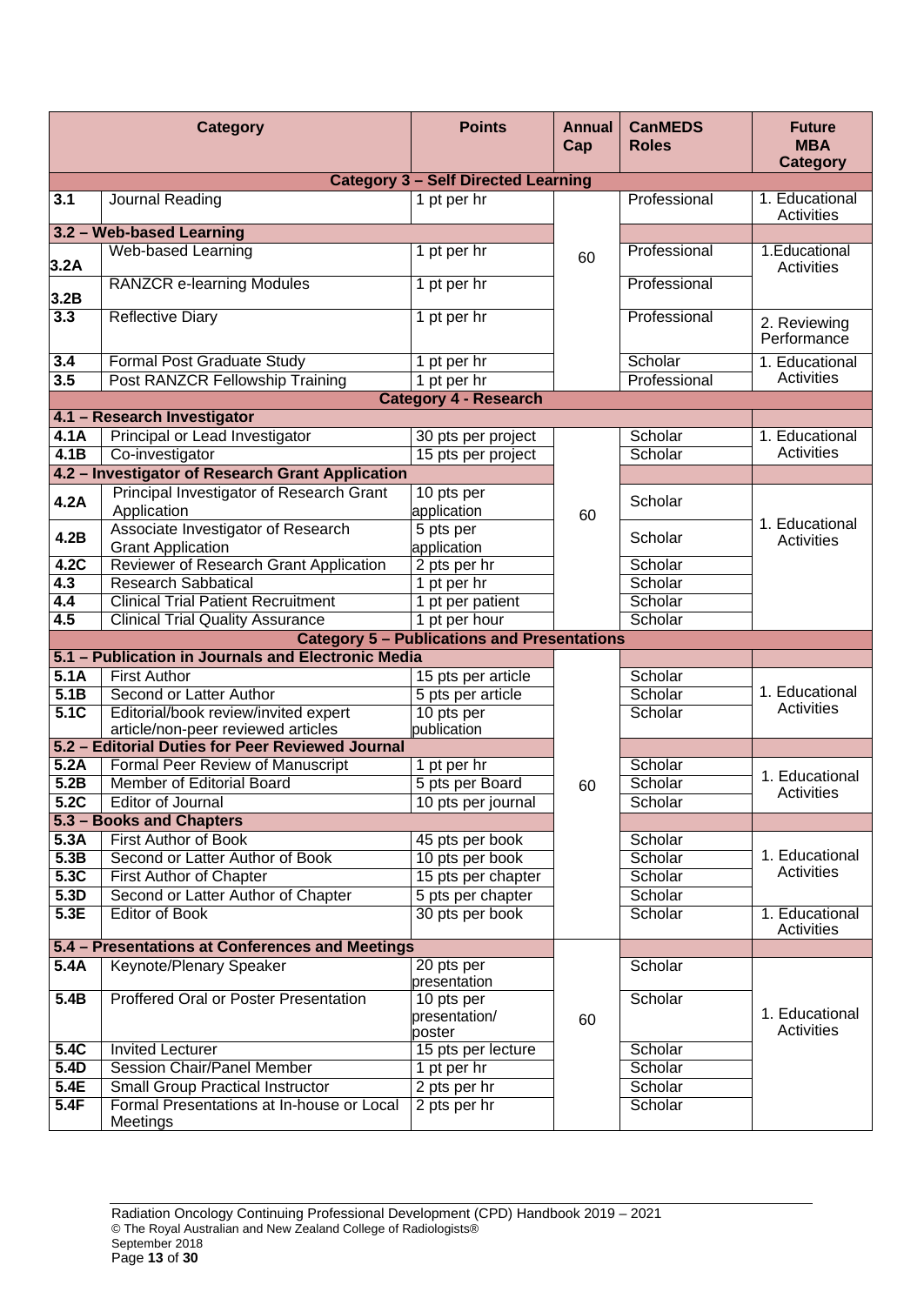| <b>Category</b>                    |                                                              | <b>Points</b>                                             | <b>Annual</b><br>Cap | <b>CanMEDS</b><br><b>Roles</b> | <b>Future</b><br><b>MBA</b><br><b>Category</b> |
|------------------------------------|--------------------------------------------------------------|-----------------------------------------------------------|----------------------|--------------------------------|------------------------------------------------|
|                                    |                                                              | <b>Category 6 - Conferences and Meetings</b>              |                      |                                |                                                |
| 6.1                                | <b>Conference Attendance</b>                                 | 1 pt per hr                                               |                      | Professional                   |                                                |
| 6.2                                | In-house Educational or Clinical Meetings                    | 1 pt per hr                                               |                      | Professional                   | 1. Educational                                 |
| 6.3                                | <b>Medical Professional Courses</b>                          | 1 pt per hr                                               |                      | Professional                   | Activities                                     |
| 6.4                                | <b>Practical Skills Workshops</b>                            | 2 pts per hr                                              |                      | Professional                   |                                                |
|                                    | 6.5 - Convening of ASM                                       |                                                           |                      |                                |                                                |
| 6.5A                               | <b>ASM Principal Scientific Convenor</b>                     | 40 pts per ASM                                            |                      | Manager                        |                                                |
| 6.5B                               | <b>ASM Co-convenor</b>                                       | 20 pts per ASM                                            |                      | Manager                        | 1. Educational                                 |
| 6.5C                               | Member of ASM Organising Committee                           | 10 pts per ASM                                            |                      | Manager                        | Activities                                     |
| 6.5D                               | Reviewer of Abstract for ASM                                 | 1 pt per hr                                               |                      | Scholar                        | 1. Educational<br>Activities                   |
| 6.5E                               | <b>Session Convenor for ASM</b>                              | 2 pts per hr                                              | 60                   | Manager                        | 1. Educational<br>Activities                   |
|                                    | 6.6 - Convening of Other Meetings                            |                                                           |                      |                                |                                                |
| 6.6A                               | <b>Principal Scientific Convenor of Meeting</b>              | 30 pts per<br>meeting                                     |                      | Manager                        | 1. Educational                                 |
| 6.6B                               | <b>Co-convenor of Meeting</b>                                | 10 pts per<br>meeting                                     |                      | Manager                        | Activities                                     |
| 6.6C                               | Member of Organising Committee of<br>Meeting                 | 10 pts per<br>Committee                                   |                      | Manager                        |                                                |
| 6.6D                               | Reviewer of Abstract for Meeting                             | 1 pt per hr                                               |                      | Scholar                        | 1. Educational<br>Activities                   |
| 6.6E                               | <b>Session Convenor for Meeting</b>                          | 2 pts per hr                                              |                      | Manager                        | 1. Educational<br>Activities                   |
|                                    |                                                              | <b>Category 7 - Maintenance of Professional Standards</b> |                      |                                |                                                |
|                                    | 7.1 - Reviewing Performance Activities                       |                                                           |                      |                                |                                                |
| 7.1A                               | <b>Practice Profile and Professional</b><br>Development Plan | 5 pts                                                     |                      | Professional                   | 2. Reviewing                                   |
| 7.1B                               | Multi-source Feedback (MSF)                                  | 20 pts                                                    |                      | Professional                   | Performance                                    |
| 7.1C                               | <b>Peer Review Meetings</b>                                  | 1 pt per hour                                             | <b>No</b>            | Professional                   |                                                |
| 7.1D                               | <b>Evaluation of Performance</b>                             | 2 pts per hr                                              | annual               | Professional                   |                                                |
| 7.2 - Measuring Outcome Activities |                                                              |                                                           | cap                  |                                |                                                |
| 7.2A                               | Audit                                                        | 30 pts per audit                                          |                      | Professional                   |                                                |
| 7.2B                               | Database Log Book                                            | 20 pts                                                    |                      | Professional                   | 3. Measuring                                   |
| 7.2C                               | <b>Patient Satisfaction Survey</b>                           | 20 pts                                                    |                      | Communicator                   | <b>Outcomes</b>                                |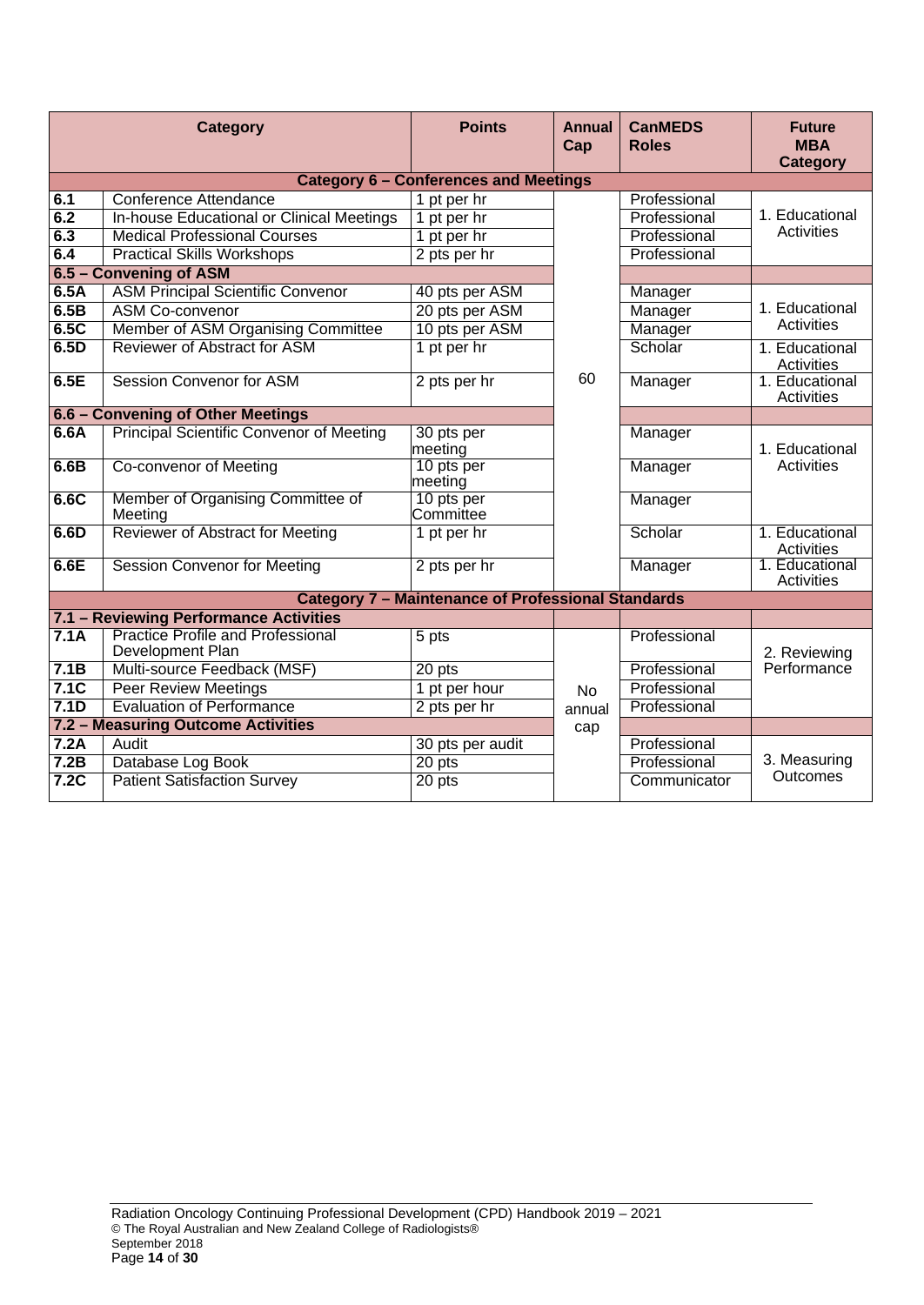## <span id="page-15-0"></span>**4. CONTINUING PROFESSIONAL DEVELOPMENT CATEGORIES**

## **4.1 Category 1 – Professional and Clinical Governance**

*Annual cap of 60 points on Category 1 – if more than 60 points is claimed in Category 1 in one calendar year it will automatically be capped at 60 points.*

| 1.1               | <b>Participation in RANZCR Governance</b>                              |  |
|-------------------|------------------------------------------------------------------------|--|
| <b>Definition</b> | Active participation in governance of RANZCR at federal, state or New  |  |
|                   | Zealand branch level.                                                  |  |
| <b>Examples</b>   | Committees<br><b>Board of Directors</b>                                |  |
|                   | <b>Faculty of Radiation</b><br><b>Working Groups</b><br>$\bullet$<br>٠ |  |
|                   | <b>Oncology Council</b>                                                |  |
|                   | RANZCR training site accreditation<br>$\bullet$                        |  |
| <b>Evidence</b>   | Written confirmation from RANZCR<br>$\bullet$                          |  |
| <b>Required</b>   | Attendance record in meeting Minutes                                   |  |
| <b>CPD Points</b> | 2 points per hour                                                      |  |

| 1.2                                | <b>Participation in Other Clinical Governance Activities</b>                                                                                             |                                                                                                                                        |  |
|------------------------------------|----------------------------------------------------------------------------------------------------------------------------------------------------------|----------------------------------------------------------------------------------------------------------------------------------------|--|
| <b>Definition</b>                  | Active contribution of time to institutional professional governance (either<br>healthcare institutions or professional bodies).                         |                                                                                                                                        |  |
| <b>Examples</b>                    | <b>Ethics Committee</b><br><b>Hospital Board</b><br>$\bullet$<br><b>Hospital Management</b><br>$\bullet$<br>Committee                                    | <b>Credentialing Committee</b><br>Governance of professional<br>٠<br>bodies<br><b>Special Interest Group</b><br>$\bullet$<br>Committee |  |
| <b>Evidence</b><br><b>Required</b> | Certificate of attendance<br>$\bullet$<br>Attendance record in meeting Minutes<br>٠<br>Written confirmation of attendance/involvement from organisation. |                                                                                                                                        |  |
| <b>CPD Points</b>                  | 2 points per hour                                                                                                                                        |                                                                                                                                        |  |

| $\sqrt{1.3}$      | <b>Cultural Competence Activities</b>                                                            |  |  |
|-------------------|--------------------------------------------------------------------------------------------------|--|--|
| <b>Definition</b> | Attendance at cultural competence courses or participation in cultural<br>competence activities. |  |  |
| <b>Examples</b>   | • Treaty of Waitangi course (NZ)<br><b>RANZCR Intercultural</b><br>learning modules (LMS)        |  |  |
| <b>Evidence</b>   | Certificate of attendance                                                                        |  |  |
| <b>Required</b>   | Written confirmation from the organisers                                                         |  |  |
| <b>CPD Points</b> | 2 points per hour                                                                                |  |  |

| 1.4               | <b>Risk Management Activities</b>                                                                                                                                                                                                                      |  |  |
|-------------------|--------------------------------------------------------------------------------------------------------------------------------------------------------------------------------------------------------------------------------------------------------|--|--|
| <b>Definition</b> | Attendance at risk management courses and seminars and participation in<br>risk minimisation activities (institution or practice based).                                                                                                               |  |  |
| <b>Examples</b>   | Medical indemnity<br>Hospital department risk<br>$\bullet$<br>minimisation team<br>organisations<br>• Risk Management seminar<br>Work Health and Safety<br>$\bullet$<br>run by a Medical Defence<br>(WHS) activities<br>Organisation<br>ROSIS workshop |  |  |
| <b>Evidence</b>   | Certificate of attendance<br>$\bullet$                                                                                                                                                                                                                 |  |  |
| <b>Required</b>   | Written confirmation from the organisers<br>$\bullet$                                                                                                                                                                                                  |  |  |
| <b>CPD Points</b> | 2 points per hour                                                                                                                                                                                                                                      |  |  |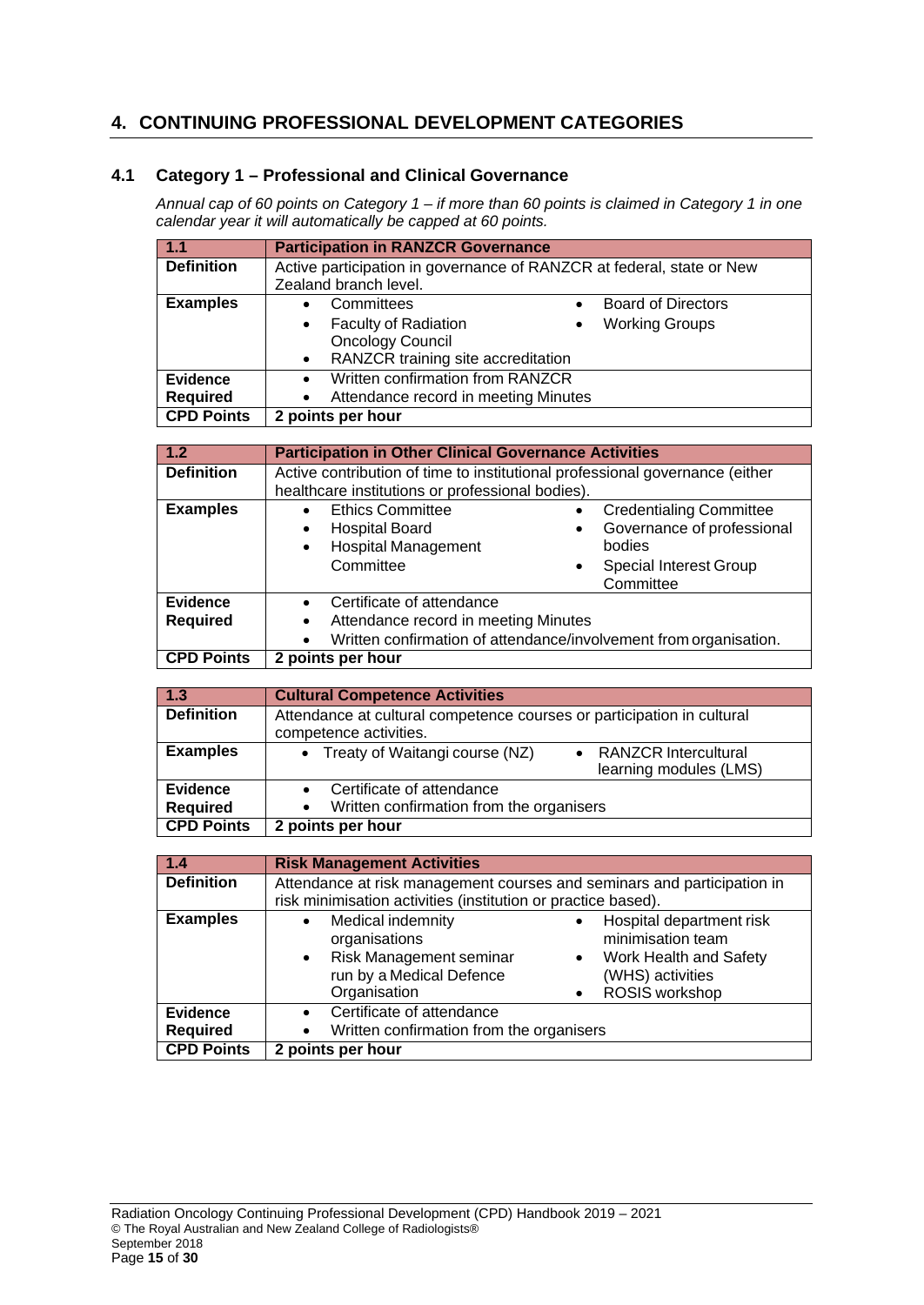## **1.5 – Practice Accreditation Activities**

| 1.5A                               | <b>Practice Accreditation Activities - Assessor</b>                                                           |  |  |
|------------------------------------|---------------------------------------------------------------------------------------------------------------|--|--|
| <b>Definition</b>                  | Acting as an assessor on behalf of an organisation enrolled in a recognised                                   |  |  |
|                                    | accreditation program.                                                                                        |  |  |
| <b>Examples</b>                    | • Hospital accreditation<br>AMC accreditation<br>$\bullet$                                                    |  |  |
| <b>Notes</b>                       | RANZCR training site accreditation can be claimed under Category 1.1 -<br>Participation in RANZCR Governance. |  |  |
| <b>Evidence</b><br><b>Required</b> | Written confirmation from organiser of accreditation program<br>$\bullet$                                     |  |  |
| <b>CPD Points</b>                  | 3 points per hour                                                                                             |  |  |

| 1.5B              | <b>Practice Accreditation Activities - Assessee</b>                      |  |  |
|-------------------|--------------------------------------------------------------------------|--|--|
| <b>Definition</b> | Acting as assessee on behalf of an organisation enrolled in a recognised |  |  |
|                   | accreditation program.                                                   |  |  |
| <b>Examples</b>   | • Hospital accreditation<br>AMC accreditation                            |  |  |
| <b>Evidence</b>   | Notice of Assessment                                                     |  |  |
| <b>Required</b>   | • Written confirmation from organiser of accreditation program           |  |  |
| <b>CPD Points</b> | 2 points per hour                                                        |  |  |

## **1.6 – Participation in International Governance Activities**

| 1.6A              | <b>International Governance</b>                                             |  |  |
|-------------------|-----------------------------------------------------------------------------|--|--|
| <b>Definition</b> | Active contribution of time to professional governance for an international |  |  |
|                   | society or organisation.                                                    |  |  |
| <b>Examples</b>   | <b>ESTRO</b><br><b>IAFA</b>                                                 |  |  |
|                   | ASTRO                                                                       |  |  |
| <b>Evidence</b>   | Written confirmation from organisers<br>$\bullet$                           |  |  |
| <b>Required</b>   | Certificate of appreciation                                                 |  |  |
|                   | Correspondence regarding organisation of activities<br>$\bullet$            |  |  |
| <b>CPD Points</b> | 2 points per hour                                                           |  |  |

| 1.6B              | <b>International Development</b>                                                                                                            |  |  |
|-------------------|---------------------------------------------------------------------------------------------------------------------------------------------|--|--|
| <b>Definition</b> | Active contribution of time to activities assisting development of Radiation<br>Oncology in a country other than Australia and New Zealand. |  |  |
| <b>Examples</b>   | Volunteering for an overseas<br>Providing education to<br>$\bullet$<br>medical staff in a developing<br>organisation<br>country             |  |  |
| <b>Evidence</b>   | Written confirmation from organisers<br>$\bullet$                                                                                           |  |  |
| <b>Required</b>   | Certificate of thanks                                                                                                                       |  |  |
|                   | Correspondence regarding organisation of activities                                                                                         |  |  |
| <b>CPD Points</b> | 2 points per hour                                                                                                                           |  |  |

| $-1.7$                                                  | <b>Professional Practice Management</b>                                                                                                           |
|---------------------------------------------------------|---------------------------------------------------------------------------------------------------------------------------------------------------|
| <b>Definition</b>                                       | Active involvement in practice or department management.                                                                                          |
| <b>Examples</b>                                         | Staff appraisal meetings<br>Equipment compliance<br>Operational planning<br>Workplace Health and<br>Safety meetings<br>meetings<br>Staff training |
| <b>Evidence</b><br><b>Required</b><br><b>CPD Points</b> | Written confirmation from Head of Department or Manager (or<br>similar)<br>2 points per hour                                                      |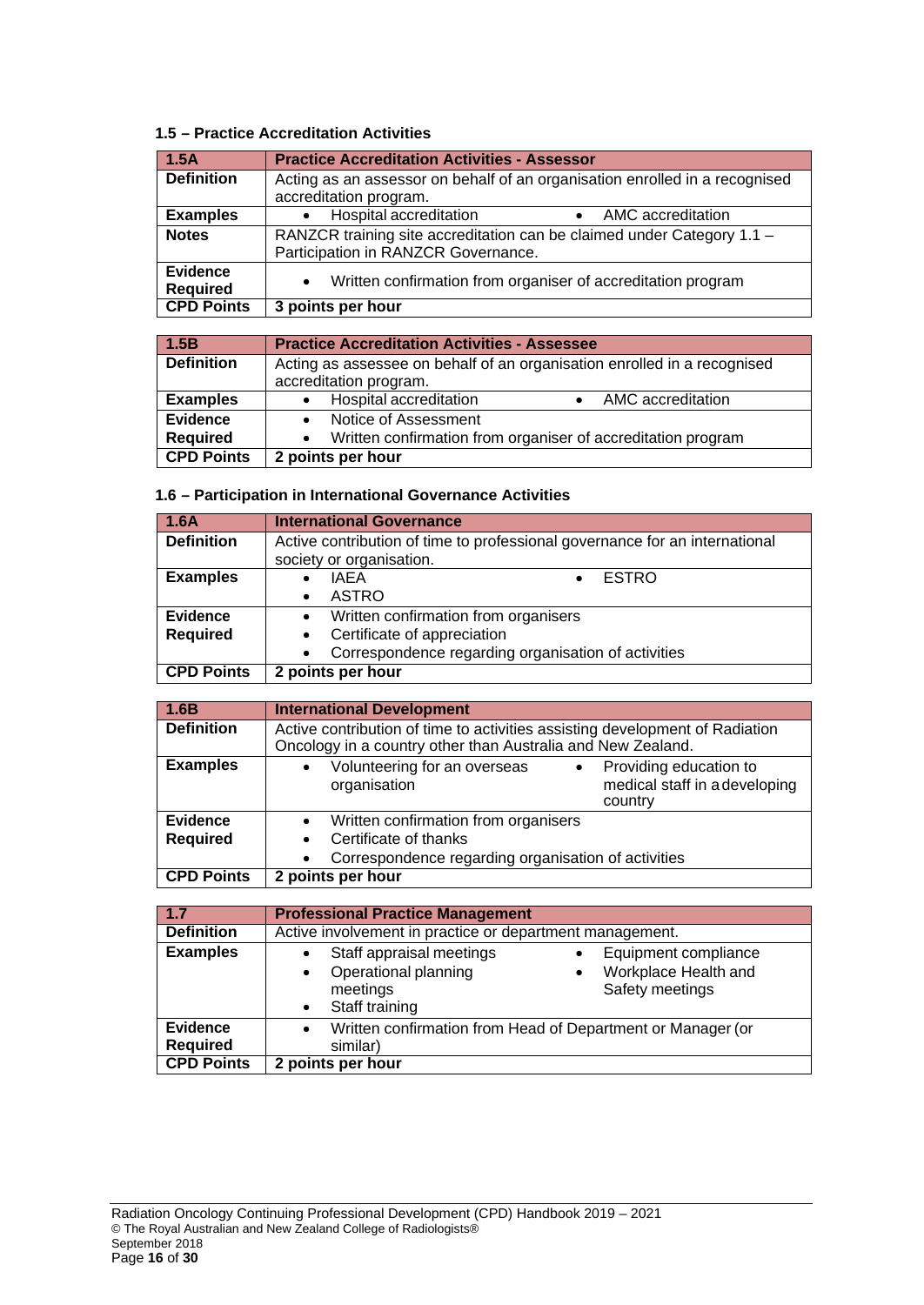## **4.2 Category 2 – Teaching, Training and Supervision**

*Annual cap of 60 points on Category 2 – if more than 60 points is claimed in Category 2 in one calendar year it will automatically be capped at 60 points.*

| 2.1               | <b>Teaching</b>                                                                                                                                                                                                                                                                   |
|-------------------|-----------------------------------------------------------------------------------------------------------------------------------------------------------------------------------------------------------------------------------------------------------------------------------|
| <b>Definition</b> | Delivery of lectures or tutorials to trainees as part of the training program of<br>RANZCR or other vocational colleges, undergraduate or postgraduate<br>students in medicine, nursing or allied health disciplines of a recognised<br>tertiary institutional education program. |
| <b>Evidence</b>   | Teaching timetable<br>$\bullet$                                                                                                                                                                                                                                                   |
| <b>Required</b>   | • Written confirmation from organisation (confirming duration and<br>frequency of teaching sessions)                                                                                                                                                                              |
| <b>CPD Points</b> | 2 points per hour                                                                                                                                                                                                                                                                 |

| 2.2                                | <b>Supervision and/or Assessment of Trainees</b>                                                                                              |
|------------------------------------|-----------------------------------------------------------------------------------------------------------------------------------------------|
| <b>Definition</b>                  | Supervision and assessment of RANZCR trainees at the participant's<br>institution.                                                            |
| <b>Examples</b>                    | Supervision of trainees<br>Assessment of trainees (e.g.<br>Supervision of trainee<br>mini CEX)<br>$\bullet$<br>research project<br>Mock exams |
| <b>Evidence</b><br><b>Required</b> | Written confirmation from the Director of Training (confirming<br>duration and frequency of supervision and assessment activities)            |
| <b>CPD Points</b>                  | 1 point per hour                                                                                                                              |

| $\vert 2.3 \vert$ | <b>Supervision of Research Students</b>                                                                |
|-------------------|--------------------------------------------------------------------------------------------------------|
| <b>Definition</b> | Supervision of research students enrolled in an undergraduate or                                       |
|                   | postgraduate degree or acting as a RANZCR research mentor.                                             |
| <b>Evidence</b>   | Written confirmation from the institution                                                              |
| <b>Required</b>   | Official documentation (e.g. enrolment notice) confirming role as<br>supervisor of a research student. |
| <b>CPD Points</b> | point per hour                                                                                         |

| $\sqrt{2.4}$                       | <b>Supervision and/or Assessment of IMGs</b>                                                                                                                                                         |
|------------------------------------|------------------------------------------------------------------------------------------------------------------------------------------------------------------------------------------------------|
| <b>Definition</b>                  | Supervision and assessment of an International Medical Graduate who has<br>need of further training or supervision identified by the AMC/RANZCR<br>pathway, the Area of Need pathway or by the MCNZ. |
| <b>Evidence</b><br><b>Required</b> | • Written confirmation from the organisation                                                                                                                                                         |
| <b>CPD Points</b>                  | 1 point per hour                                                                                                                                                                                     |

#### **2.5 - Examining**

| 2.5A                               | <b>RANZCR Examiner</b>                                         |
|------------------------------------|----------------------------------------------------------------|
| <b>Definition</b>                  | College examiner or marker for RANZCR Part I or Part II exams. |
| <b>Evidence</b><br><b>Required</b> | Written confirmation from RANZCR                               |
| <b>CPD Points</b>                  | 2 points per hour                                              |

| 2.5B                               | Undergraduate or Postgraduate Examiner                                    |
|------------------------------------|---------------------------------------------------------------------------|
| <b>Definition</b>                  | Examiner of undergraduate or postgraduate university students or students |
|                                    | of other medical colleges.                                                |
| <b>Evidence</b><br><b>Required</b> | Written confirmation from the institution                                 |
| <b>CPD Points</b>                  | <b>1 point per hour</b>                                                   |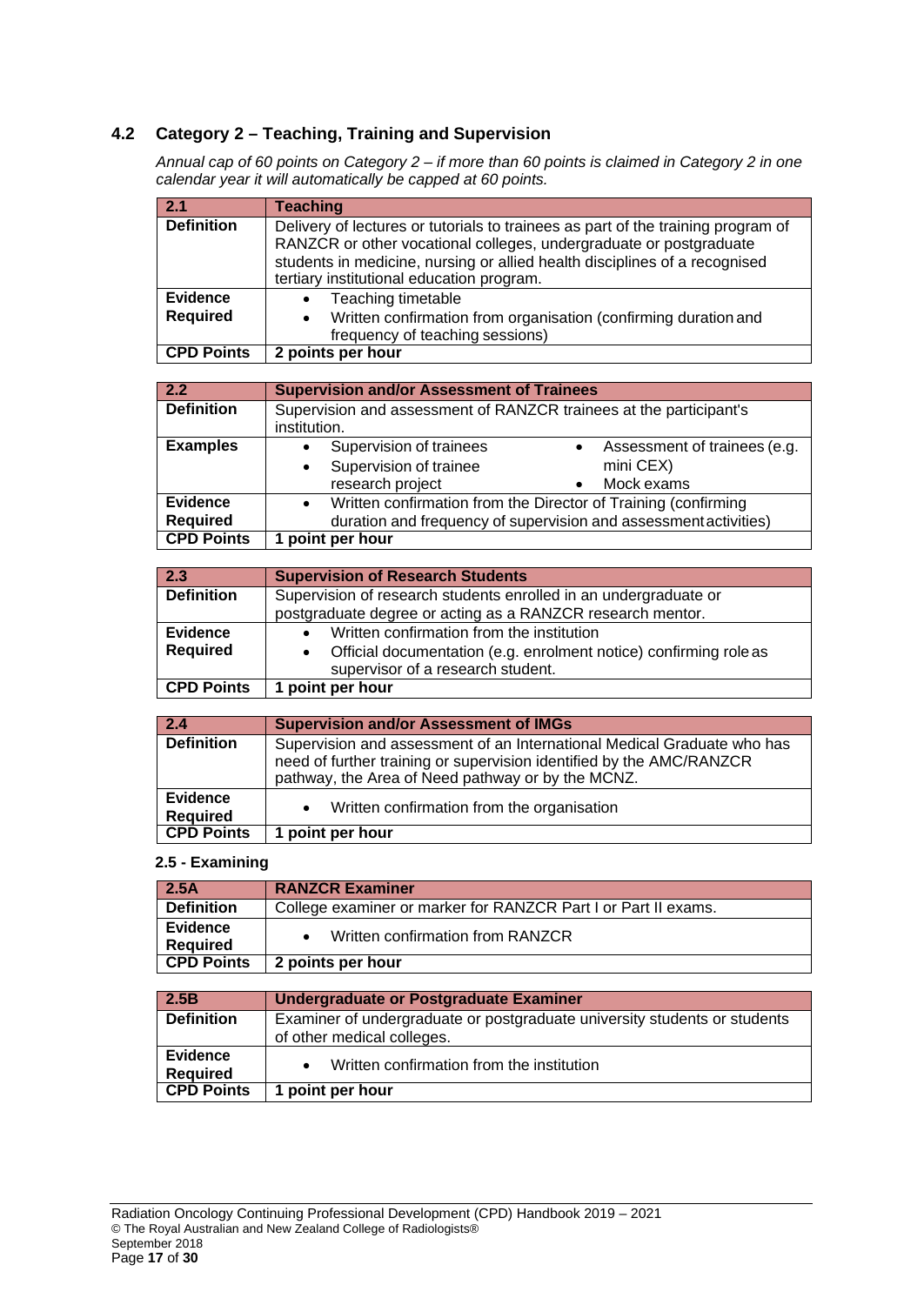| 2.5C                               | <b>Formal Exam Question Development</b>                                                                                                                                                                                                                                                                                                                                                                                                                                                                                                                                                                                                         |
|------------------------------------|-------------------------------------------------------------------------------------------------------------------------------------------------------------------------------------------------------------------------------------------------------------------------------------------------------------------------------------------------------------------------------------------------------------------------------------------------------------------------------------------------------------------------------------------------------------------------------------------------------------------------------------------------|
| <b>Definition</b>                  | Formal submission of multiple choice questions (MCQs) and exam questions                                                                                                                                                                                                                                                                                                                                                                                                                                                                                                                                                                        |
|                                    | for RANZCR, University or other Specialist Medical College exams.                                                                                                                                                                                                                                                                                                                                                                                                                                                                                                                                                                               |
| Evidence                           | Written confirmation from organisation                                                                                                                                                                                                                                                                                                                                                                                                                                                                                                                                                                                                          |
| <b>Required</b>                    |                                                                                                                                                                                                                                                                                                                                                                                                                                                                                                                                                                                                                                                 |
| <b>CPD Points</b>                  | 2 points per hour                                                                                                                                                                                                                                                                                                                                                                                                                                                                                                                                                                                                                               |
|                                    |                                                                                                                                                                                                                                                                                                                                                                                                                                                                                                                                                                                                                                                 |
| 2.6                                | <b>Director of Training/Training Network Director</b>                                                                                                                                                                                                                                                                                                                                                                                                                                                                                                                                                                                           |
| <b>Definition</b>                  | The Director of Training has overall responsibility for the structure and quality<br>of training in a hospital or Department, in line with the College policies and<br>the specific arrangements within their training network, and for providing<br>trainees with information and feedback on their progress.<br>The Training Network Director will be a Radiation Oncologist who is not a<br>Supervisor of training and preferably not the Director of Department/Service<br>Director. The role of the TND is to provide coordination and leadership to the<br>network and a central point of contact to the College and health jurisdictions |
| <b>Note</b>                        | regarding training delivery matters in that network.<br>Only the hours spent working as a Director of Training or a Training Network<br>Director can be claimed under this category, those hours spent teaching,<br>supervising or assessing trainees should be claimed in the relevant<br>categories.                                                                                                                                                                                                                                                                                                                                          |
| <b>Evidence</b><br><b>Required</b> | Internal verification from RANZCR                                                                                                                                                                                                                                                                                                                                                                                                                                                                                                                                                                                                               |
|                                    | Written confirmation from organisation                                                                                                                                                                                                                                                                                                                                                                                                                                                                                                                                                                                                          |
| <b>CPD Points</b>                  | 2 points per hour                                                                                                                                                                                                                                                                                                                                                                                                                                                                                                                                                                                                                               |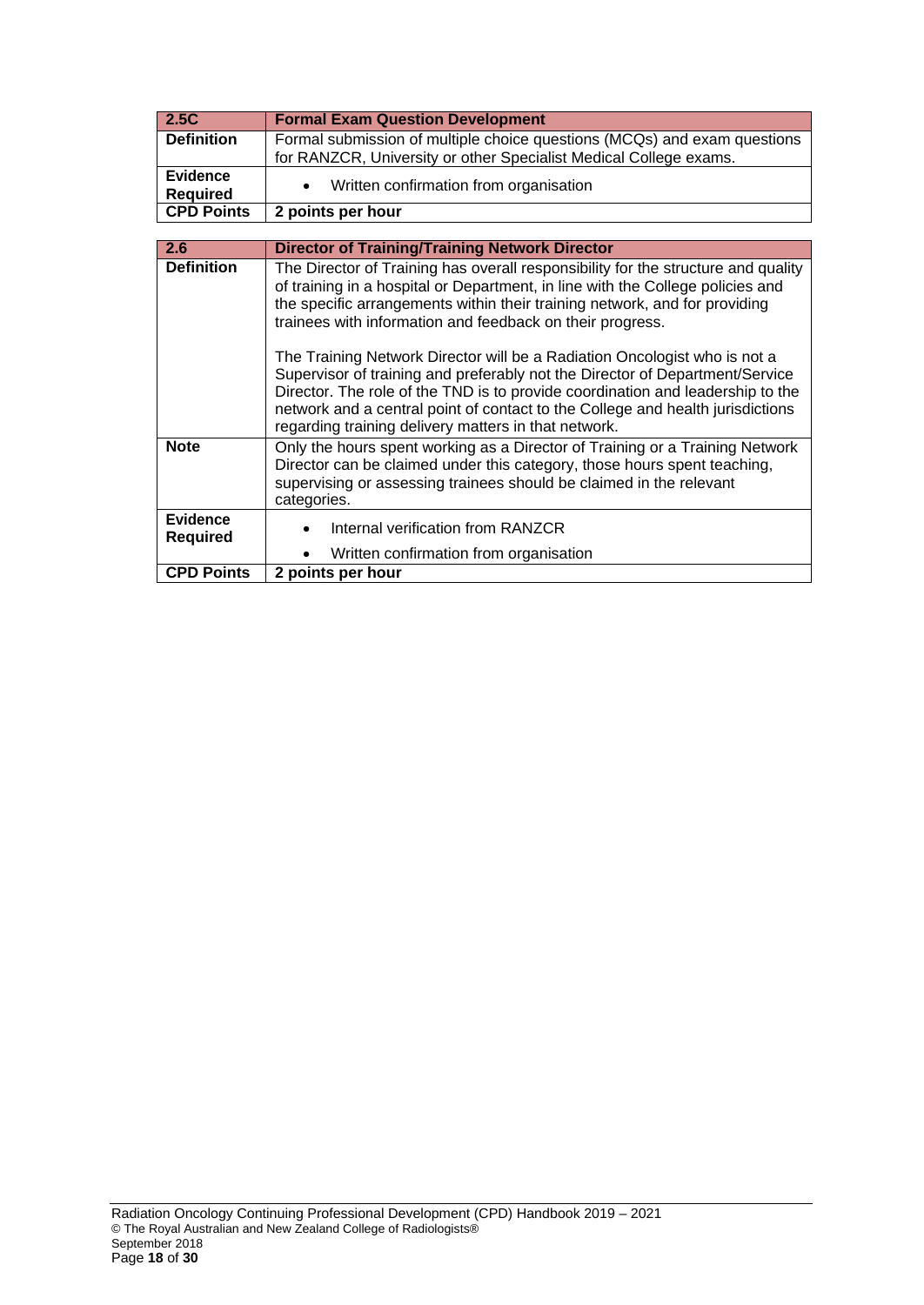## **4.3 Category 3 - Self Directed Learning**

*Annual cap of 60 points on Category 3 – if more than 60 points is claimed in Category 3 in one calendar year it will automatically be capped at 60 points.*

| 3.1                         | <b>Journal Reading</b>                                                                                                                                                                                     |
|-----------------------------|------------------------------------------------------------------------------------------------------------------------------------------------------------------------------------------------------------|
| <b>Definition</b>           | Reading of peer reviewed journals.                                                                                                                                                                         |
| <b>Examples</b>             | <b>JMIRO</b><br>International Journal of<br>Radiation Oncology •<br>Journal of Clinical Oncology<br>٠<br>Biology • Physics<br>Radiotherapy and Oncology<br>$\bullet$<br>CPD+ (MCQ 1 point per 5 questions) |
| Evidence<br><b>Required</b> | List of journal articles read<br>Completed journal reading logbook (record of all journal articles<br>٠<br>read). Template can be downloaded from CPD online                                               |
| <b>CPD Points</b>           | 1 point per hour                                                                                                                                                                                           |

#### **3.2 – Web-based Learning**

| 3.2A                               | <b>Web-based Learning</b>                                                                                                                                                                                                                  |
|------------------------------------|--------------------------------------------------------------------------------------------------------------------------------------------------------------------------------------------------------------------------------------------|
| <b>Definition</b>                  | Undertaking web-based CPD activities including e-learning modules and<br>podcasts provided by other organisations.                                                                                                                         |
| <b>Examples</b>                    | Please note that these are examples only and are not endorsed by the<br>RANZCR.<br><b>RANZCR ASM recorded</b><br><b>ESTRO</b> e-learning<br>$\bullet$<br>presentations (RANZCR<br>ASTRO online learning<br>$\bullet$<br>webcast catalogue) |
| <b>Evidence</b><br><b>Required</b> | Certificate of completion<br>$\bullet$<br>List of the names and completion dates of web-based CPD activities<br>$\bullet$                                                                                                                  |
| <b>CPD Points</b>                  | 1 point per hour                                                                                                                                                                                                                           |

| 3.2B                               | <b>RANZCR e-learning Modules</b>                                                                                                                                                                                                                    |
|------------------------------------|-----------------------------------------------------------------------------------------------------------------------------------------------------------------------------------------------------------------------------------------------------|
| <b>Definition</b>                  | Undertaking e-learning modules available on the Learning Management<br>System (LMS) of the RANZCR Learning Portal.                                                                                                                                  |
| <b>Examples</b>                    | <b>Communication Essentials</b><br><b>Management Essentials</b><br>$\bullet$<br>modules<br>modules                                                                                                                                                  |
| <b>Evidence</b><br><b>Required</b> | Completion of an e-learning module in the LMS of the RANZCR<br>$\bullet$<br>Learning Portal will automatically be recorded in your CPD profile<br>after completion and no evidence is required. A certificate can also<br>be downloaded if required |
| <b>CPD Points</b>                  | 1 point per hour                                                                                                                                                                                                                                    |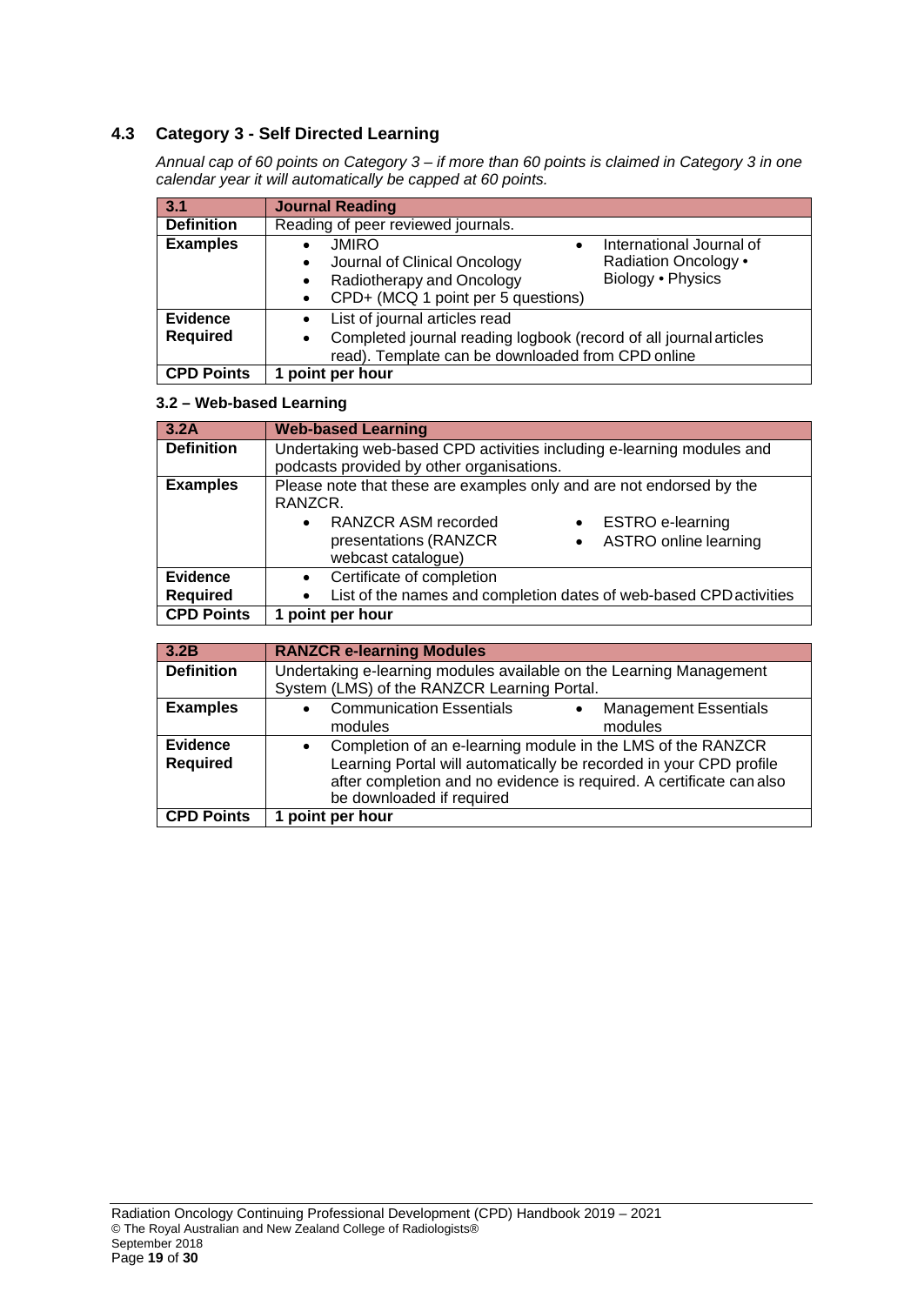| 3.3               | <b>Reflective Diary</b>                                                                                                                                                                                                                                                                                                                                                                                                                                                                                                                                                                                                                                                                                                                                                                                                         |
|-------------------|---------------------------------------------------------------------------------------------------------------------------------------------------------------------------------------------------------------------------------------------------------------------------------------------------------------------------------------------------------------------------------------------------------------------------------------------------------------------------------------------------------------------------------------------------------------------------------------------------------------------------------------------------------------------------------------------------------------------------------------------------------------------------------------------------------------------------------|
| <b>Definition</b> | Completion of a reflective diary either in hard copy or by using the Diary<br>function of CPD Online (RANZCR Learning Portal) to address the following<br>questions:<br>What is the incident, case or CPD activity and how has it been<br>carried out?<br>What have I learned from the activity that may enhance my practice?<br>$\bullet$<br>How can I integrate what I have learned into my practice?<br>How will/has this integration enhance/enhanced my practice?<br>Will/Have I make/made changes to my practice?<br>$\bullet$<br>How will/have I assess/assessed the changes to my practice (peer<br>review, audit)?<br>If the changes have been implemented, have they worked? If not,<br>$\bullet$<br>why not?<br>Have I identified future learning needs based on what I have learned<br>from this learning activity? |
| <b>Notes</b>      | Please note that all diary entries are private and the College is not able to<br>view the Diary section of CPD online as only the individual member has<br>access to this area.                                                                                                                                                                                                                                                                                                                                                                                                                                                                                                                                                                                                                                                 |
| <b>Evidence</b>   | Record of usage (exported from the CPD online system)<br>٠                                                                                                                                                                                                                                                                                                                                                                                                                                                                                                                                                                                                                                                                                                                                                                      |
| <b>Required</b>   | Written confirmation from a peer confirming the existence of a                                                                                                                                                                                                                                                                                                                                                                                                                                                                                                                                                                                                                                                                                                                                                                  |
|                   | reflective diary                                                                                                                                                                                                                                                                                                                                                                                                                                                                                                                                                                                                                                                                                                                                                                                                                |
| <b>CPD Points</b> | 1 point per hour                                                                                                                                                                                                                                                                                                                                                                                                                                                                                                                                                                                                                                                                                                                                                                                                                |

| 3.4                                | <b>Formal Post Graduate Study</b>                                                                                                                                  |                                                                                                    |
|------------------------------------|--------------------------------------------------------------------------------------------------------------------------------------------------------------------|----------------------------------------------------------------------------------------------------|
| <b>Definition</b>                  | Study as part of a recognised University or Medical College or Professional<br>Society administered course leading to a formal qualification (Degree,<br>Diploma). |                                                                                                    |
| <b>Examples</b>                    | <b>PhD</b><br><b>Masters of Public Health</b><br>$\bullet$<br>Administration                                                                                       | Masters of Epidemiology<br>$\bullet$<br><b>Masters of Clinical Trials</b><br>$\bullet$<br>Research |
| <b>Evidence</b><br><b>Required</b> | Written confirmation from institution<br>$\bullet$                                                                                                                 |                                                                                                    |
| <b>CPD Points</b>                  | point per hour                                                                                                                                                     |                                                                                                    |

| 3.5               | <b>Post RANZCR Fellowship Training</b>                                           |  |
|-------------------|----------------------------------------------------------------------------------|--|
| <b>Definition</b> | Training undertaken by a participant after attaining RANZCR Fellowship in        |  |
|                   | order to broaden knowledge and skills in a particular area of clinical practice. |  |
| <b>Examples</b>   | <b>Brachytherapy Fellowship</b><br>• SBRT Fellowship                             |  |
| <b>Evidence</b>   | • Written confirmation from organisation                                         |  |
| <b>Required</b>   | Certificate of completion                                                        |  |
| <b>CPD Points</b> | 1 point per hour                                                                 |  |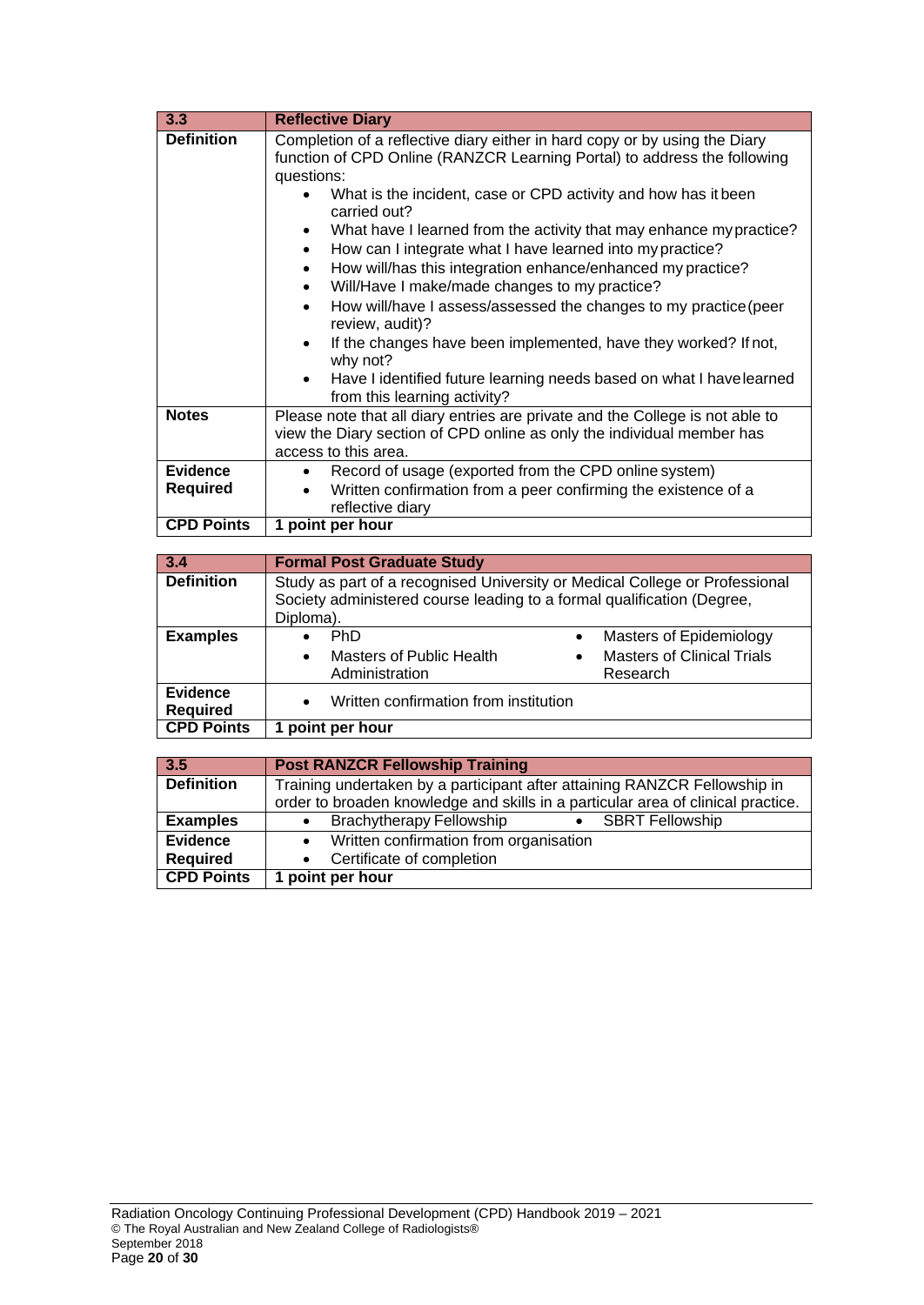## **4.4 Category 4 – Research**

*Annual cap of 60 points on Category 4 – if more than 60 points is claimed in Category 4 in one calendar year it will automatically be capped at 60 points.*

| 4.1A                               | <b>Principal or Lead Investigator</b>                                                                                                                                               |
|------------------------------------|-------------------------------------------------------------------------------------------------------------------------------------------------------------------------------------|
| <b>Definition</b>                  | Principal or lead investigator of an active research organisation or institution<br>approved research project. Can be claimed for each year of involvement in<br>an active project. |
| <b>Evidence</b><br><b>Required</b> | Written confirmation from research organisation, granting body or<br>ethics committee.                                                                                              |
|                                    |                                                                                                                                                                                     |
| <b>CPD Points</b>                  | 30 points per project                                                                                                                                                               |

| $-4.1B$           | <b>Co-Investigator</b>                                                                                                                                               |
|-------------------|----------------------------------------------------------------------------------------------------------------------------------------------------------------------|
| <b>Definition</b> | Co-investigator of an active research organisation or institution approved<br>research project. Can be claimed for each year of involvement in an active<br>project. |
| <b>Evidence</b>   | Written confirmation from research organisation, granting body or                                                                                                    |
| <b>Required</b>   | ethics committee.                                                                                                                                                    |
| <b>CPD Points</b> | 15 points per project                                                                                                                                                |

#### **4.2 – Investigator of Research Grant Application**

| 4.2A                        | <b>Principal Investigator of Research Grant Application</b>      |  |
|-----------------------------|------------------------------------------------------------------|--|
| <b>Definition</b>           | Principal investigator of a research grant application.          |  |
| <b>Evidence</b><br>Required | Written confirmation from research organisation or granting body |  |
| <b>CPD Points</b>           | 10 points per application                                        |  |

| 4.2B                        | <b>Associate Investigator of Research Grant Application</b>      |  |
|-----------------------------|------------------------------------------------------------------|--|
| <b>Definition</b>           | Associate investigator of a research grant application.          |  |
| <b>Evidence</b><br>Required | Written confirmation from research organisation or granting body |  |
| <b>CPD Points</b>           | 5 points per application                                         |  |

| 4.2C                               | <b>Reviewer of Research Grant Application</b>                               |  |                                                                                   |
|------------------------------------|-----------------------------------------------------------------------------|--|-----------------------------------------------------------------------------------|
| <b>Definition</b>                  | Reviewer of a research grant application.                                   |  |                                                                                   |
| <b>Examples</b>                    | • RANZCR Research Grant<br>reviewer<br><b>Cancer Australia</b><br>$\bullet$ |  | National Health and Medical<br>Research Council (NHMRC)<br><b>Cancer Councils</b> |
| <b>Evidence</b><br><b>Required</b> | Written confirmation from the organisation or institution<br>$\bullet$      |  |                                                                                   |
| <b>CPD Points</b>                  | 2 points per hour                                                           |  |                                                                                   |

| 4.3               | <b>Research Sabbatical</b>                                                                                                                                                                                                                                                                       |
|-------------------|--------------------------------------------------------------------------------------------------------------------------------------------------------------------------------------------------------------------------------------------------------------------------------------------------|
| <b>Definition</b> | Extended leave of absence from normal duties approved by departmental or<br>practice Head and taken by a participant to undertake research focused<br>learning activities with defined educational goal and study plan that does not<br>lead to a formal academic or professional qualification. |
| <b>Evidence</b>   | • Written confirmation from organisation                                                                                                                                                                                                                                                         |
| <b>Required</b>   | • Certificate of completion                                                                                                                                                                                                                                                                      |
|                   | Sabbatical report                                                                                                                                                                                                                                                                                |
| <b>CPD Points</b> | point per hour                                                                                                                                                                                                                                                                                   |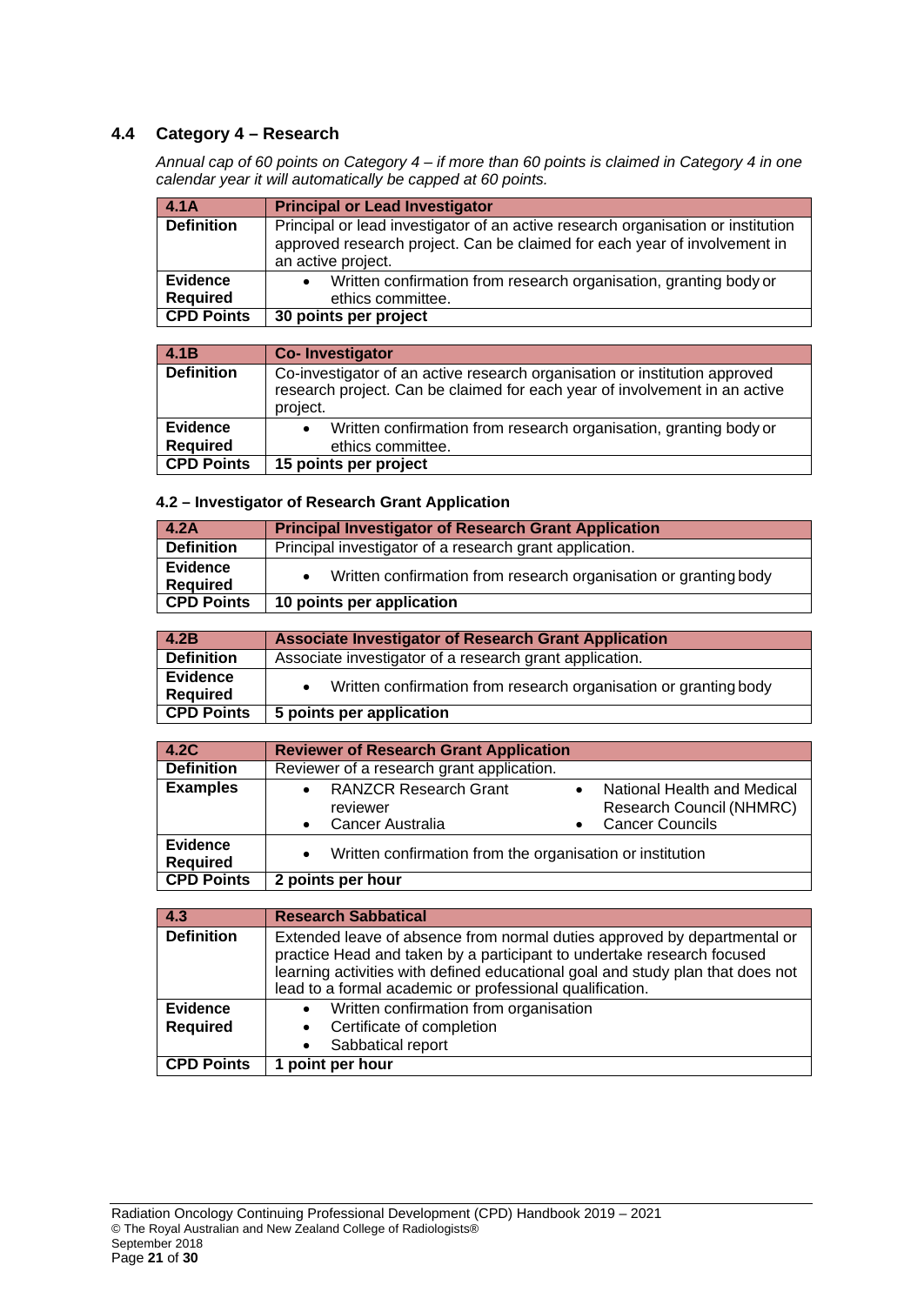| $\begin{array}{ccc} 4.4 \end{array}$ | <b>Clinical Trial Patient Recruitment</b>                                |  |
|--------------------------------------|--------------------------------------------------------------------------|--|
| <b>Definition</b>                    | Recruitment of patients to research organisation or institution approved |  |
|                                      | clinical trials.                                                         |  |
| <b>Evidence</b>                      | Written confirmation from central study coordinator, site data           |  |
| <b>Required</b>                      | manager or research organisation                                         |  |
| <b>CPD Points</b>                    | 1 point per patient                                                      |  |
|                                      |                                                                          |  |
| .                                    |                                                                          |  |

| 4.5                                | <b>Clinical Trial Quality Assurance</b>                                                              |  |
|------------------------------------|------------------------------------------------------------------------------------------------------|--|
| <b>Definition</b>                  | Quality assurance activities for research organisation or institution approved<br>research projects. |  |
| <b>Examples</b>                    | Radiotherapy technical<br>Data audit<br>$\bullet$<br>review                                          |  |
| <b>Evidence</b><br><b>Required</b> | Written confirmation from the clinical trial centre or research<br>organisation                      |  |
| <b>CPD Points</b>                  | point per hour                                                                                       |  |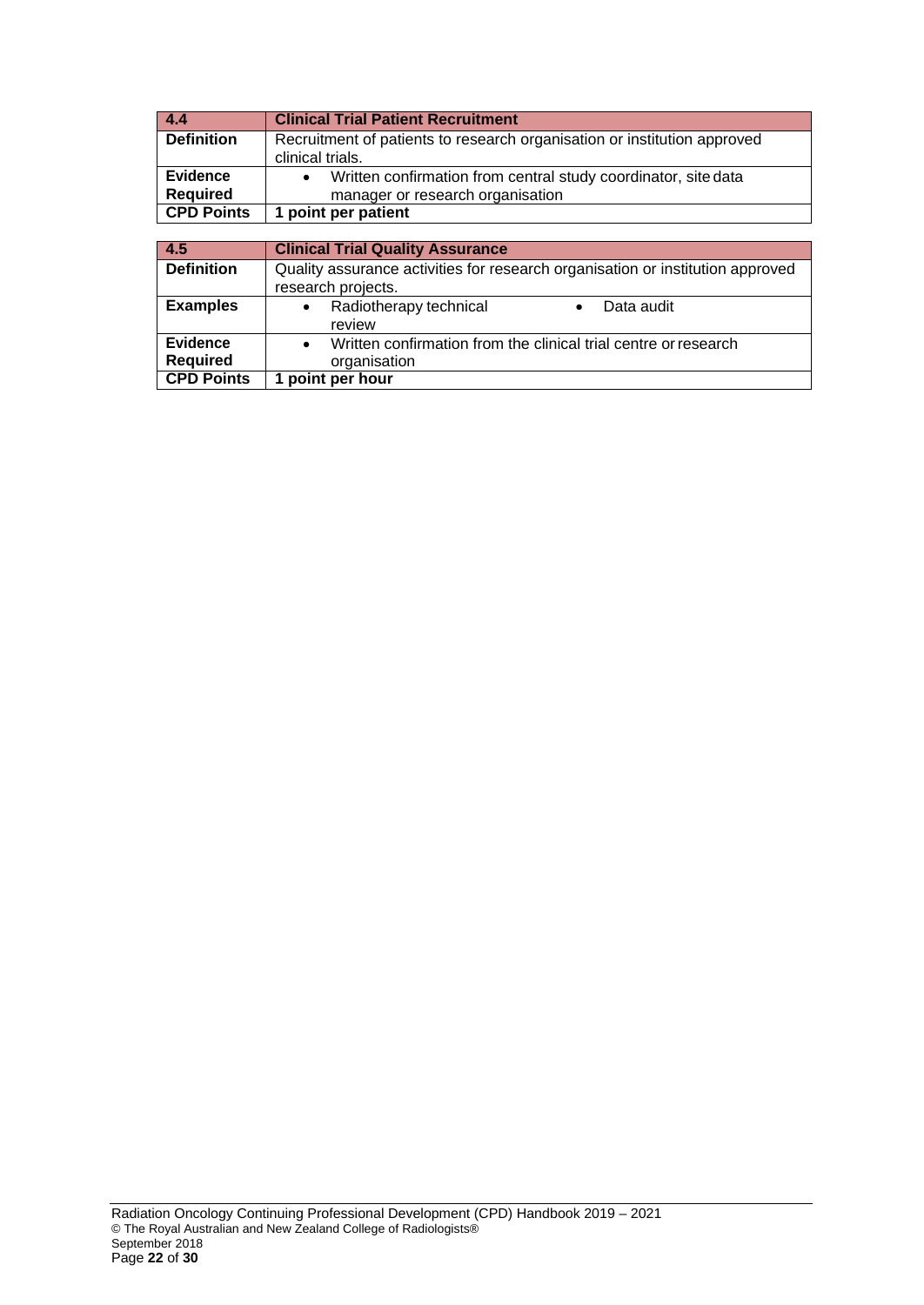## **4.5 Category 5 - Publications and Presentations**

*Annual cap of 60 points on Category 5 – if more than 60 points is claimed in Category 5 in one calendar year it will automatically be capped at 60 points.*

| 5.1A              | <b>First Author</b>                                                           |
|-------------------|-------------------------------------------------------------------------------|
| <b>Definition</b> | First author of an article. To be claimed either for the year the article was |
|                   | accepted for publication or the year of publication.                          |
| <b>Evidence</b>   | Electronic citation                                                           |
| <b>Required</b>   | Copy of article                                                               |
|                   | Written confirmation from publisher of acceptance of article                  |
| <b>CPD Points</b> | 15 points per article                                                         |

## **5.1 – Publication in Journals and Electronic Media**

| 5.1B              | <b>Second or Latter Author</b>                                              |
|-------------------|-----------------------------------------------------------------------------|
| <b>Definition</b> | Second or later author of an article. To be claimed either for the year the |
|                   | article was accepted for publication or the year of publication.            |
| <b>Evidence</b>   | Electronic citation                                                         |
| <b>Required</b>   | Copy of article                                                             |
|                   | Written confirmation from publisher of acceptance of article<br>$\bullet$   |
| <b>CPD Points</b> | 5 points per article                                                        |
|                   |                                                                             |

#### **5.1C Editorial/book review/invited expert article**<br>**Definition** Author of an editorial, book review or invited experiency Author of an editorial, book review or invited expert article. To be claimed either for the year the article was accepted for publication or the year of publication. **Evidence Required** • Electronic citation • Copy of publication • Written confirmation from publisher of acceptance of article **CPD Points 10 points per publication**

## **5.2 – Editorial Duties for Peer Reviewed Journal**

| 5.2A                               | <b>Formal Peer Review of Manuscript</b>                                        |  |
|------------------------------------|--------------------------------------------------------------------------------|--|
| <b>Definition</b>                  | Formal review of manuscript of scientific or educational content submitted for |  |
|                                    | publication in peer reviewed journal.                                          |  |
| <b>Evidence</b><br><b>Required</b> | Written confirmation from publisher or editor of journal                       |  |
| <b>CPD Points</b>                  | 1 point per hour                                                               |  |

| 5.2B                               | <b>Member of Editorial Board</b>                                          |
|------------------------------------|---------------------------------------------------------------------------|
| <b>Definition</b>                  | Member of the editorial board of a peer reviewed journal of scientific or |
|                                    | educational content.                                                      |
| <b>Examples</b>                    | <b>JMIRO</b> editorial board                                              |
| <b>Evidence</b><br><b>Required</b> | Written confirmation from the publisher or editor of journal<br>$\bullet$ |
| <b>CPD Points</b>                  | 5 points per board                                                        |

| 5.2C                               | <b>Editor of Journal</b>                                                        |  |
|------------------------------------|---------------------------------------------------------------------------------|--|
| <b>Definition</b>                  | Editor or Deputy editor of a peer reviewed journal of scientific or educational |  |
|                                    | content.                                                                        |  |
| <b>Evidence</b><br><b>Required</b> | Written confirmation from the publisher                                         |  |
| <b>CPD Points</b>                  | 10 points per journal                                                           |  |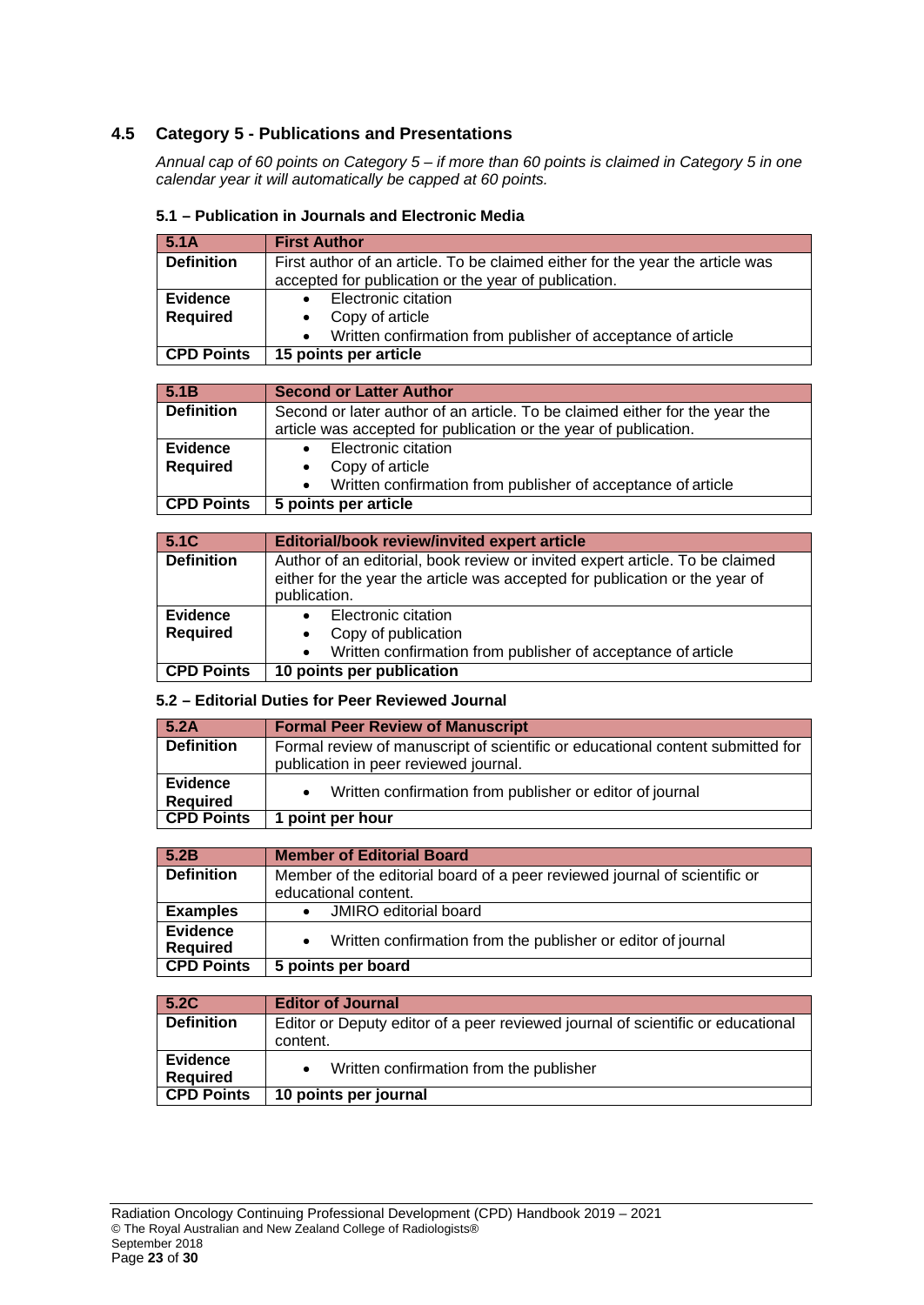## **5.3 – Books and Chapters**

| 5.3A              | <b>First Author of Book</b>                                                   |  |
|-------------------|-------------------------------------------------------------------------------|--|
| <b>Definition</b> | First author of book. To be claimed for the year of publication.              |  |
| <b>Evidence</b>   | Electronic citation                                                           |  |
| <b>Required</b>   | Reprint                                                                       |  |
|                   | Written confirmation from publisher                                           |  |
| <b>CPD Points</b> | 45 points per book                                                            |  |
|                   |                                                                               |  |
| 5.3B              | <b>Second or Latter Author of Book</b>                                        |  |
| <b>Definition</b> | Second or later author of book. To be claimed for the year of publication.    |  |
| Evidence          | Electronic citation<br>$\bullet$                                              |  |
| <b>Required</b>   | Reprint                                                                       |  |
|                   | Written confirmation from publisher                                           |  |
| <b>CPD Points</b> | 10 points per book                                                            |  |
|                   |                                                                               |  |
| 5.3C              | <b>First Author of Chapter</b>                                                |  |
| <b>Definition</b> | First author of chapter. To be claimed for the year of publication.           |  |
| Evidence          | Electronic citation                                                           |  |
| <b>Required</b>   | Reprint                                                                       |  |
|                   | Written confirmation from publisher                                           |  |
| <b>CPD Points</b> | 15 points per chapter                                                         |  |
|                   |                                                                               |  |
| 5.3D              | <b>Second or Latter Author of Chapter</b>                                     |  |
| <b>Definition</b> | Second or later author of chapter. To be claimed for the year of publication. |  |
| Evidence          | Electronic citation                                                           |  |
| <b>Required</b>   | Reprint<br>٠                                                                  |  |

| <b>CPD Points</b><br>5 points per chapter | Required | Reprint<br>Written confirmation from publisher |  |
|-------------------------------------------|----------|------------------------------------------------|--|
|                                           |          |                                                |  |
|                                           |          |                                                |  |

| 5.3E              | <b>Editor of Book</b>                                      |
|-------------------|------------------------------------------------------------|
| <b>Definition</b> | Editor of book. To be claimed for the year of publication. |
| <b>Evidence</b>   | Electronic citation                                        |
| <b>Required</b>   | Reprint                                                    |
|                   | Written confirmation from publisher                        |
| <b>CPD Points</b> | 30 points per book                                         |

#### **5.4 – Presentations at Conferences and Meetings**

| 5.4A              | <b>Keynote/Plenary Speaker</b>                                               |  |
|-------------------|------------------------------------------------------------------------------|--|
| <b>Definition</b> | Plenary or keynote presentation at an international, national or state level |  |
|                   | meeting or conference.                                                       |  |
| <b>Evidence</b>   | Program                                                                      |  |
| <b>Required</b>   | Published abstract                                                           |  |
|                   | Written confirmation from meeting or conference organisers                   |  |
| CPD Points        | 20 points per presentation                                                   |  |

| 5.4B              | <b>Proffered Oral or Poster Presentation</b>                                 |
|-------------------|------------------------------------------------------------------------------|
| <b>Definition</b> | Proffered oral or poster presentation at an international, national or state |
|                   | level meeting or conference.                                                 |
| Evidence          | Program                                                                      |
| <b>Required</b>   | Published abstract                                                           |
|                   | Written confirmation from meeting or conference organisers<br>$\bullet$      |
| <b>CPD Points</b> | 10 points per presentation                                                   |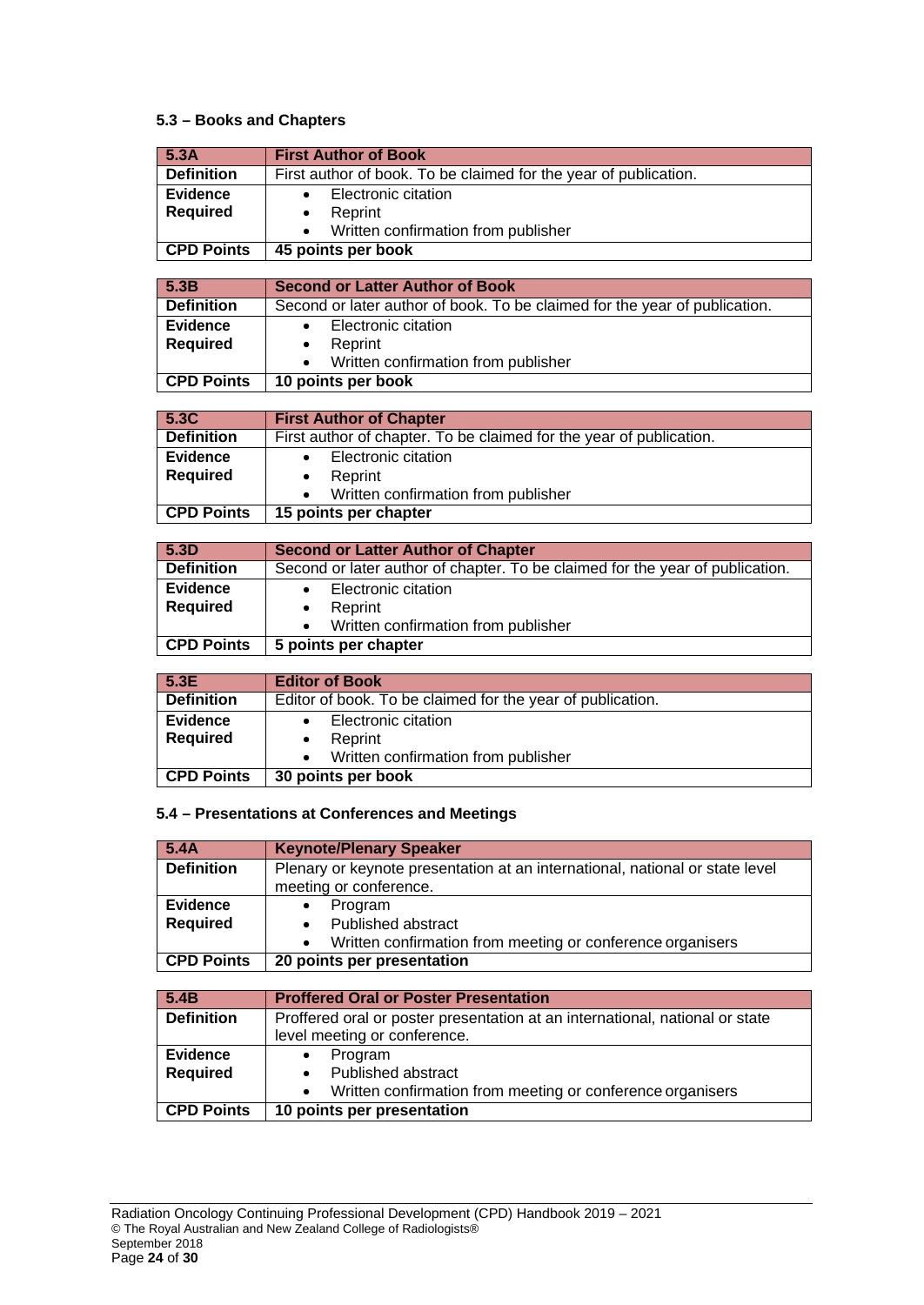| 5.4C              | <b>Invited Lecturer</b>                                                                      |  |
|-------------------|----------------------------------------------------------------------------------------------|--|
| <b>Definition</b> | Invited lecturer at an international, national or state level meeting or                     |  |
|                   | conference. CPD points can be claimed for each lecture given at a meeting                    |  |
|                   | or conference.                                                                               |  |
| <b>Evidence</b>   | Program<br>$\bullet$                                                                         |  |
| <b>Required</b>   | Published abstract                                                                           |  |
| <b>CPD Points</b> | Written confirmation from meeting or conference organisers<br>15 points per lecture          |  |
|                   |                                                                                              |  |
| 5.4D              | <b>Session Chair/Panel Member</b>                                                            |  |
| <b>Definition</b> | Participation as a session chair or panel member at an international, national               |  |
|                   | or state level meeting or conference.                                                        |  |
| <b>Evidence</b>   | Program                                                                                      |  |
| <b>Required</b>   | Published abstract                                                                           |  |
|                   | Written confirmation from meeting or conference organisers                                   |  |
| <b>CPD Points</b> | 1 point per hour                                                                             |  |
|                   |                                                                                              |  |
| 5.4E              | <b>Small Group Practical Instructor</b>                                                      |  |
| <b>Definition</b> | Instructor of a small group of participants in a particular skill at a meeting or<br>course. |  |
| <b>Examples</b>   | Contouring course<br>Brachytherapy course<br>$\bullet$<br>$\bullet$                          |  |
| <b>Evidence</b>   | Program<br>$\bullet$                                                                         |  |
| <b>Required</b>   | Written confirmation from meeting or conference organisers                                   |  |
| <b>CPD Points</b> | 2 points per hour                                                                            |  |
|                   |                                                                                              |  |
| 5.4F              | <b>Formal Presentations at In-house or Local Meetings</b>                                    |  |
| <b>Definition</b> | Presentations at department, hospital and community group meetings.                          |  |
| <b>Examples</b>   | <b>Presentation to GPs</b><br><b>Targeting Cancer Education</b><br>$\bullet$                 |  |
|                   | Presentation to a patient<br>Night<br>$\bullet$                                              |  |
|                   | Presentation at a<br>support group                                                           |  |
| <b>Evidence</b>   | Radiotherapy Club meeting                                                                    |  |
| <b>Required</b>   | Program identifying speakers<br>$\bullet$<br>Invitation to the meeting identifying speakers  |  |
|                   | Written confirmation from organisers                                                         |  |
| <b>CPD Points</b> | 2 points per hour                                                                            |  |
|                   |                                                                                              |  |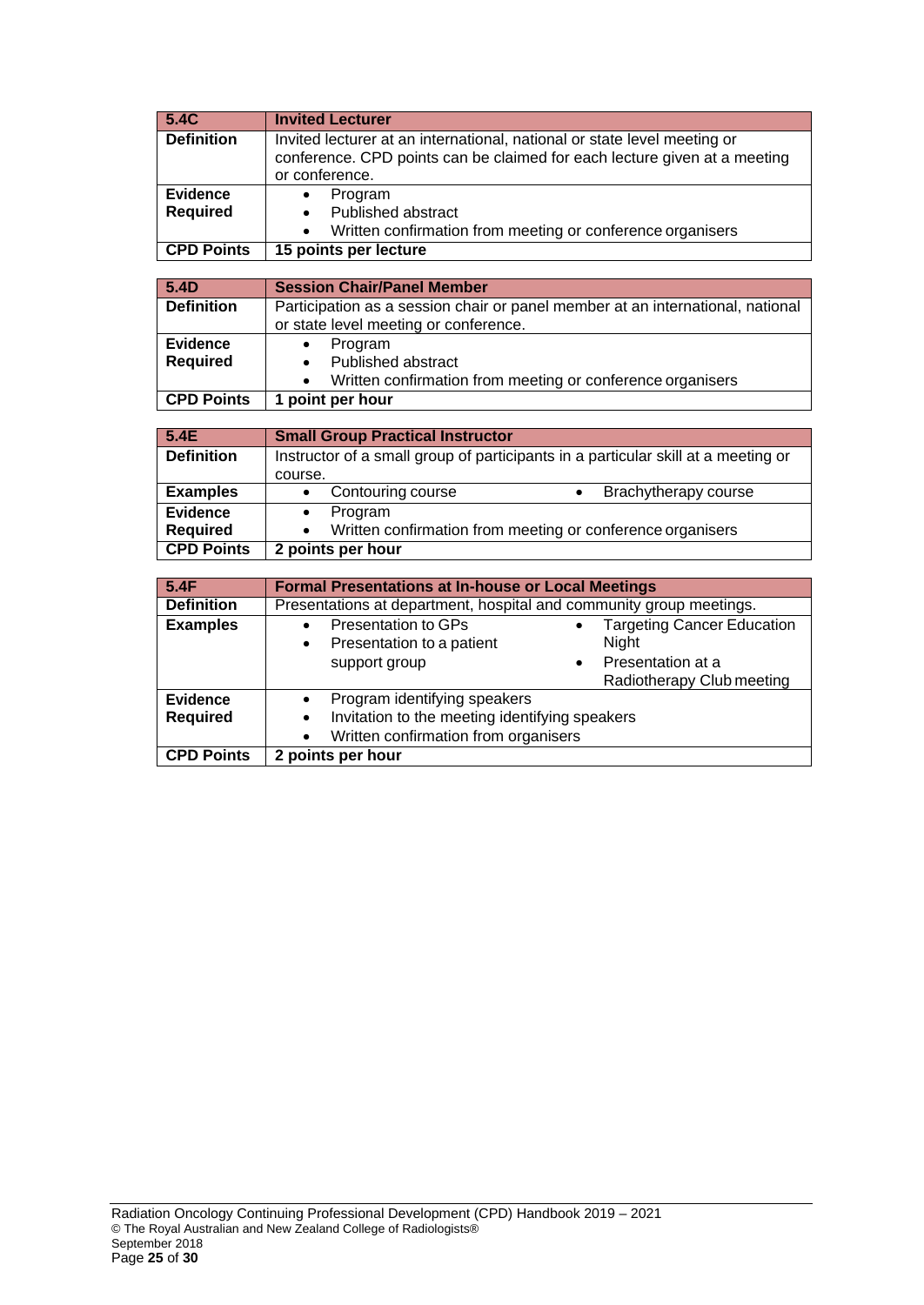## **4.6 Category 6 - Attendance at Conferences and Meetings**

*Annual cap of 60 points on Category 6 – if more than 60 points is claimed in Category 6 in one calendar year it will automatically be capped at 60 points.*

| 6.1                                | <b>Conference Attendance</b>                                                                                                                  |                                                                           |
|------------------------------------|-----------------------------------------------------------------------------------------------------------------------------------------------|---------------------------------------------------------------------------|
| <b>Definition</b>                  | clinical and academic practice and may also include general or specialty<br>medical knowledge relevant to practice as a Radiation Oncologist. | Attendance at meetings, conferences and courses that are relevant to your |
| <b>Examples</b>                    | Including but not limited to:<br><b>RANZCR ASM</b><br><b>NSW Radiotherapy Club</b><br>$\bullet$                                               | FROGG workshop<br>$\bullet$<br><b>ESTRO</b><br><b>ASTRO</b>               |
| <b>Evidence</b><br><b>Required</b> | Certificate of attendance<br>$\bullet$<br>Written confirmation of attendance from meeting organisers                                          |                                                                           |
| <b>CPD Points</b>                  | 1 point per hour                                                                                                                              |                                                                           |

| 6.2               | <b>In-house Educational or Clinical Meetings</b>                        |                           |
|-------------------|-------------------------------------------------------------------------|---------------------------|
| <b>Definition</b> | Attendance at organisation or practice convened educational or clinical |                           |
|                   | meetings.                                                               |                           |
| <b>Examples</b>   | Multidisciplinary meetings<br>$\bullet$                                 | Journal Clubs             |
|                   | <b>Radiation Oncology</b><br>$\bullet$                                  | Interesting case meetings |
|                   | meetings                                                                | <b>Grand Rounds</b>       |
| <b>Evidence</b>   | Certificate of attendance<br>$\bullet$                                  |                           |
| <b>Required</b>   | Written confirmation of attendance from meeting organisers              |                           |
| <b>CPD Points</b> | point per hour                                                          |                           |

| 6.3               | <b>Medical Professional Courses</b>                          |  |
|-------------------|--------------------------------------------------------------|--|
| <b>Definition</b> | Attendance at professional development courses.              |  |
| <b>Examples</b>   | Communication courses<br><b>Teaching Skills courses</b>      |  |
|                   | <b>Conflict Resolution courses</b><br>Management courses     |  |
| Evidence          | Certificate of attendance                                    |  |
| <b>Required</b>   | • Written confirmation of attendance from meeting organisers |  |
| <b>CPD Points</b> | 1 point per hour                                             |  |

| 6.4                                | <b>Practical Skills Workshops</b>                                                                                                                                                                                                                               |
|------------------------------------|-----------------------------------------------------------------------------------------------------------------------------------------------------------------------------------------------------------------------------------------------------------------|
| <b>Definition</b>                  | Small group interactive workshop designed to impart a particular manual or<br>interpretative skill via hands-on training. Participants actively practice the skill<br>during at least some of the workshop time with one-on-one supervision and<br>instruction. |
| <b>Examples</b>                    | Contouring workshop<br>Resuscitation, Advanced Life<br>Support and CPR courses                                                                                                                                                                                  |
| <b>Evidence</b><br><b>Required</b> | Certificate of attendance<br>Written confirmation of attendance from meeting organisers                                                                                                                                                                         |
| <b>CPD Points</b>                  | 2 points per hour                                                                                                                                                                                                                                               |

## **6.5 – Convening of RANZCR ASM**

| 6.5A                               | <b>ASM Principal Scientific Convenor</b>                             |
|------------------------------------|----------------------------------------------------------------------|
| <b>Definition</b>                  | Principal Scientific Convenor for the RANZCR ASM. Points can only be |
|                                    | claimed for the year of the ASM.                                     |
| <b>Evidence</b><br><b>Required</b> | Written confirmation from RANZCR                                     |
| <b>CPD Points</b>                  | 40 points per ASM                                                    |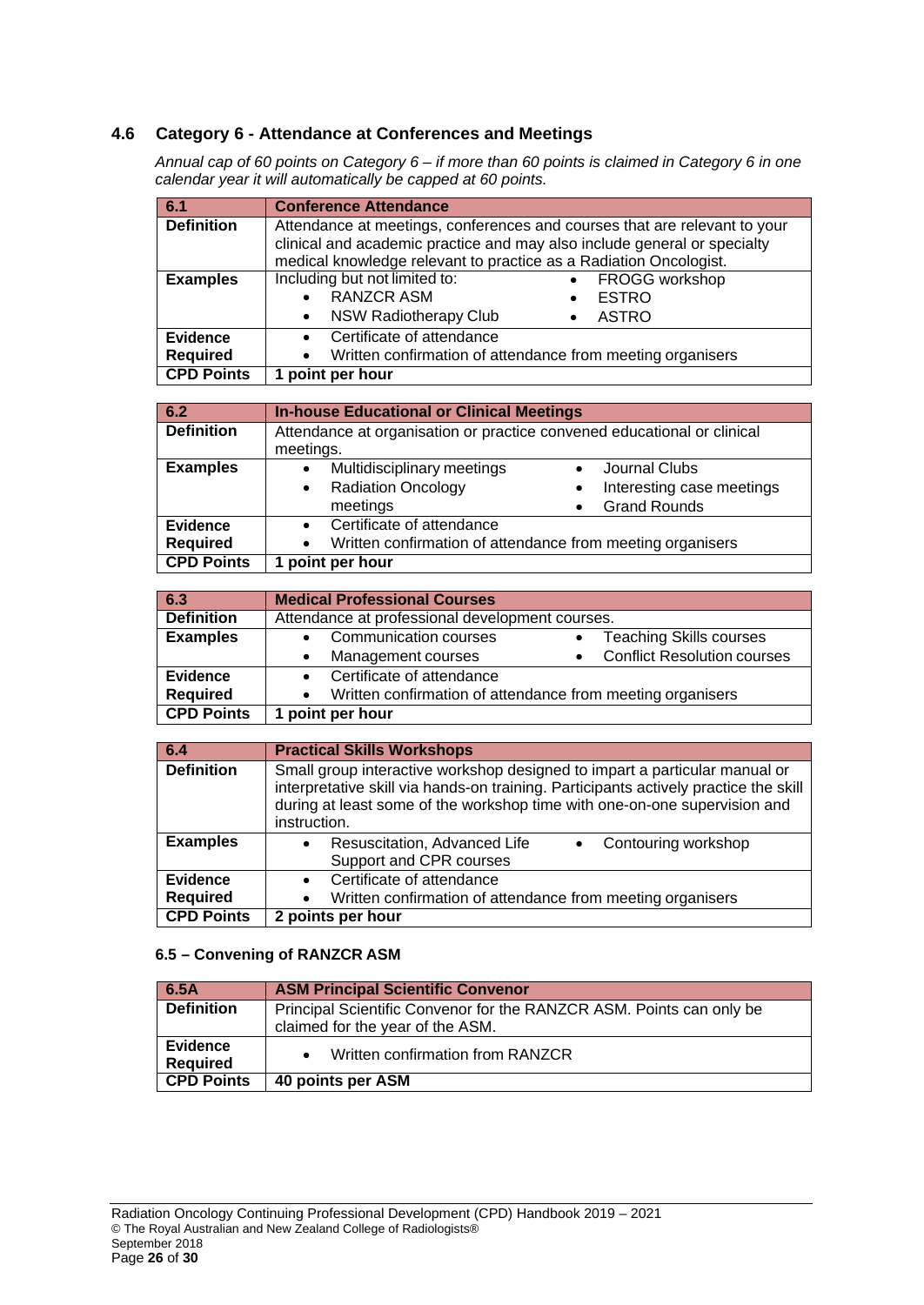| 6.5B              | <b>ASM Co-convenor</b>                                                  |
|-------------------|-------------------------------------------------------------------------|
| <b>Definition</b> | Co-Convenor for the RANZCR ASM. Points can only be claimed for the year |
|                   | of the ASM.                                                             |
| <b>Evidence</b>   | Written confirmation from RANZCR                                        |
| <b>Required</b>   |                                                                         |
| <b>CPD Points</b> | 20 points per ASM                                                       |
|                   |                                                                         |
| 6.5C              | <b>Member of ASM Organising Committee</b>                               |
| <b>Definition</b> | Member of the Organising Committee for the RANZCR ASM. Points can only  |
|                   | be claimed for the year of the ASM.                                     |
| <b>Evidence</b>   | Written confirmation from RANZCR                                        |
| <b>Required</b>   |                                                                         |
| <b>CPD Points</b> | 10 points per ASM                                                       |
|                   |                                                                         |
| 6.5D              | <b>Reviewer of Abstract for ASM</b>                                     |
| <b>Definition</b> | Reviewer of abstracts for the RANZCR ASM.                               |
| <b>Evidence</b>   | Written confirmation from RANZCR                                        |
| <b>Required</b>   |                                                                         |
| <b>CPD Points</b> | 1 point per hour                                                        |
|                   |                                                                         |
| 6.5E              | <b>Session Convenor for ASM</b>                                         |
| <b>Definition</b> | Session convenor for the RANZCR ASM. Points can only be claimed for the |
|                   | $\ldots$ $\ldots$ $\ldots$                                              |

|                      | vear of the ASM.                 |
|----------------------|----------------------------------|
| Evidence<br>Required | Written confirmation from RANZCR |
| CPD Points           | 2 points per hour                |

## **6.6 – Convening of Other Meetings**

| 6.6A              | <b>Principal Scientific Convenor of Meeting</b>                                                                                                                                                                                           |
|-------------------|-------------------------------------------------------------------------------------------------------------------------------------------------------------------------------------------------------------------------------------------|
| <b>Definition</b> | Convenor of a scientific or educational conference or meeting organised by a<br>professional medical organisation, healthcare institution, research group or<br>educational body. Points can only be claimed for the year of the meeting. |
| <b>Evidence</b>   | • Program confirming role as Convenor                                                                                                                                                                                                     |
| <b>Required</b>   | • Written confirmation from the meeting organisers                                                                                                                                                                                        |
| <b>CPD Points</b> | 30 points per meeting                                                                                                                                                                                                                     |

| 6.6B              | <b>Co-Convenor of Meeting</b>                                               |
|-------------------|-----------------------------------------------------------------------------|
| <b>Definition</b> | Convenor of scientific or educational conference organised by professional  |
|                   | medical organisation, healthcare institution, research group or educational |
|                   | body. Points can only be claimed for the year of the meeting.               |
| <b>Evidence</b>   | Program confirming role as Co-convenor                                      |
| <b>Required</b>   | • Written confirmation from the meeting organisers                          |
| <b>CPD Points</b> | 10 points per meeting                                                       |

| 6.6C              | <b>Member of Meeting Organising Committee</b>                           |
|-------------------|-------------------------------------------------------------------------|
| <b>Definition</b> | Member of the Organising Committee for meetings and conferences. Points |
|                   | can only be claimed for the year of the meeting.                        |
| <b>Evidence</b>   | Program confirming role on Organising Committee                         |
| <b>Required</b>   | Written confirmation from the meeting organisers                        |
| <b>CPD Points</b> | 10 points per Committee                                                 |

| 6.6D                               | <b>Reviewer of Abstract for Meeting</b>             |
|------------------------------------|-----------------------------------------------------|
| <b>Definition</b>                  | Reviewer of abstracts for meetings and conferences. |
| <b>Evidence</b><br><b>Required</b> | Written confirmation from the meeting organisers    |
| <b>CPD Points</b>                  | 1 point per hour                                    |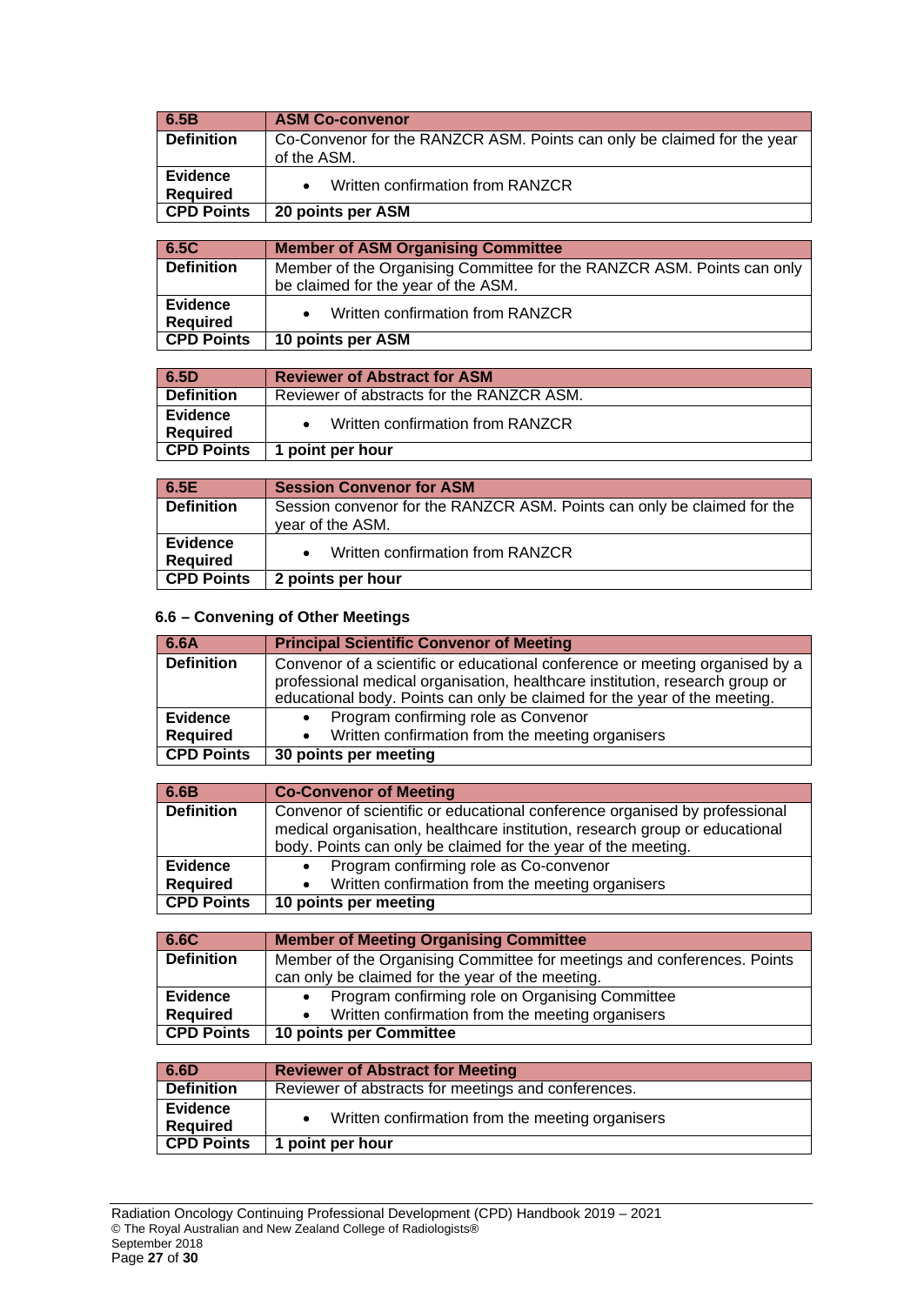| 6.6E              | <b>Session Convenor for Meeting</b>                                            |
|-------------------|--------------------------------------------------------------------------------|
| <b>Definition</b> | Convenor of a session at a scientific or educational conference, organised by  |
|                   | a professional medical organisation, healthcare institution, research group or |
|                   | educational body. Points can only be claimed for the year of the meeting.      |
| <b>Evidence</b>   | Program confirming role as Session Convenor                                    |
| <b>Required</b>   | • Written confirmation from the meeting organisers                             |
| <b>CPD Points</b> | 2 points per hour                                                              |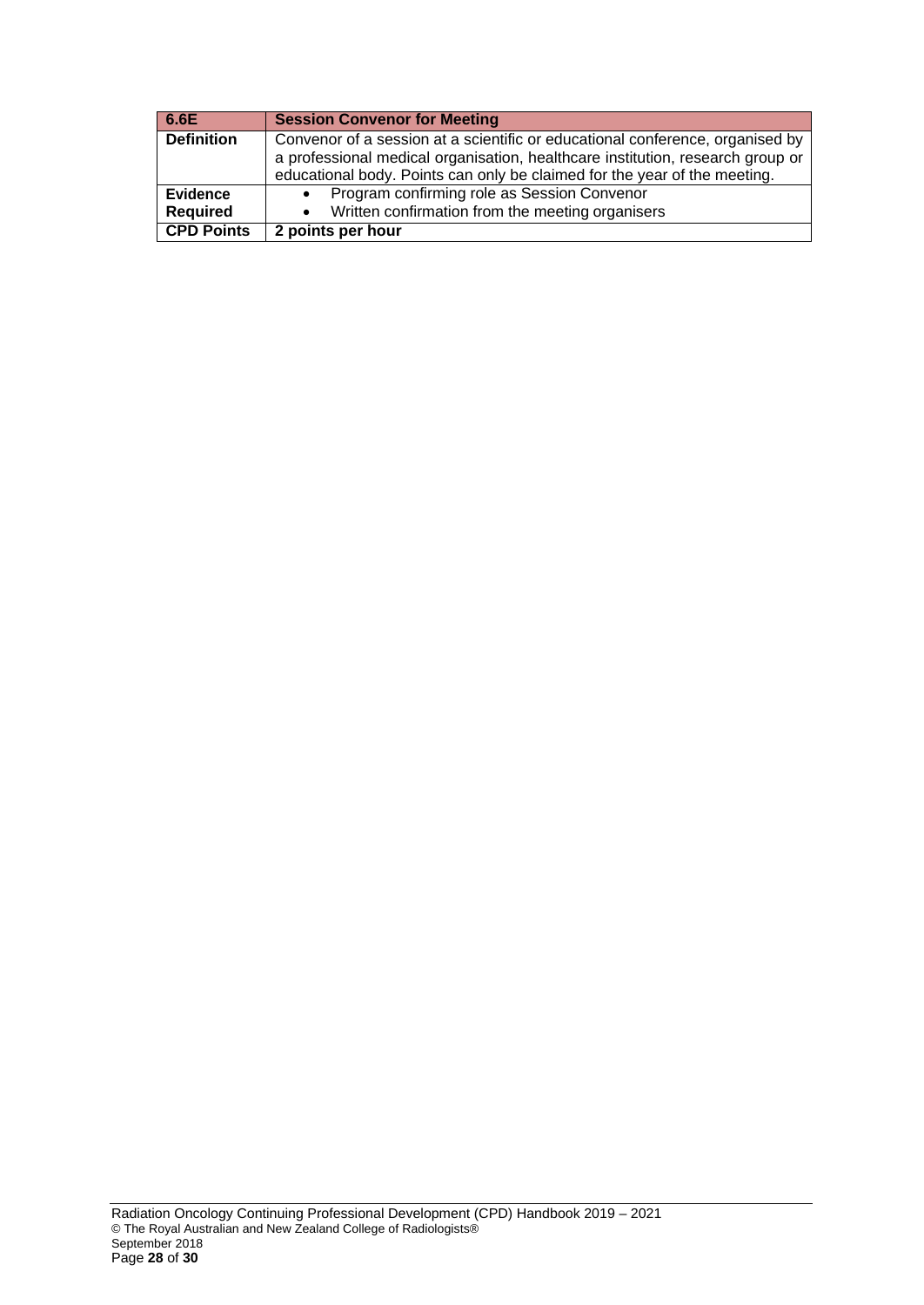## **4.7 Category 7 – Maintenance of Professional Standards**

*No annual cap of CPD points on Category 7.*

#### **7.1 – Reviewing Performance Activities**

| 7.1A                               | <b>Practice Profile and Professional Development Plan</b>                                                                                                                                                                                                                                                                                                                                                                                                                                                |
|------------------------------------|----------------------------------------------------------------------------------------------------------------------------------------------------------------------------------------------------------------------------------------------------------------------------------------------------------------------------------------------------------------------------------------------------------------------------------------------------------------------------------------------------------|
|                                    |                                                                                                                                                                                                                                                                                                                                                                                                                                                                                                          |
| <b>Definition</b>                  | The practice profile enables members to complete a profile with information<br>on the type and area of practice they are engaged in. This information<br>provides an opportunity for members to reflect on their practice and complete<br>the Professional Development Plan to determine their learning needs and<br>goals for the 2019-2021 triennium. Based on their learning needs and goals<br>members will be able to plan the CPD activities that they will be completing<br>during the triennium. |
| <b>Notes</b>                       | In order to claim this category please complete the Practice Profile and<br>Professional Development template and upload as evidence in CPD online<br>the RANZCR Learning Portal                                                                                                                                                                                                                                                                                                                         |
| <b>Evidence</b><br><b>Required</b> | Practice Profile and Professional Development Plan template<br>PDP prepared for institutional annual appraisal                                                                                                                                                                                                                                                                                                                                                                                           |
| <b>CPD Points</b>                  | $5$ points                                                                                                                                                                                                                                                                                                                                                                                                                                                                                               |

| 7.1B              | <b>Multi-source Feedback (MSF)</b>                                                                                                                                                                                                                                                                                                                                                                                                                                                                                                                                  |
|-------------------|---------------------------------------------------------------------------------------------------------------------------------------------------------------------------------------------------------------------------------------------------------------------------------------------------------------------------------------------------------------------------------------------------------------------------------------------------------------------------------------------------------------------------------------------------------------------|
| <b>Definition</b> | Multi-Source Feedback (MSF) is an assessment of behaviour, interactions<br>and skills by a number and variety of observers who have direct interaction<br>with the doctor in the workplace. Assessors rate the doctor in a number of<br>domains including team work, professionalism, empathy with patients and<br>communication skills.                                                                                                                                                                                                                            |
| <b>Notes</b>      | Only the assessee can claim CPD points in this category,<br>MSF feedback providers can claim CPD points under<br>Category 1.7.<br>Members do not have to use the RANZCR MSF tool and can use<br>other MSF/360° Review tools already in use in their practice or<br>department.<br>Members are asked not to submit sensitive or confidential<br>information from completion of an MSF as evidence of this activity as<br>this information is only for the member and the feedback provider.<br>The RANZCR MSF tool can be accessed on the RANZCR Learning<br>Portal. |
| <b>Evidence</b>   | Declaration confirming completion of activity (including name of                                                                                                                                                                                                                                                                                                                                                                                                                                                                                                    |
| <b>Required</b>   | member and feedback provider and time period completed in)                                                                                                                                                                                                                                                                                                                                                                                                                                                                                                          |
| <b>CPD Points</b> | 20 points (assessee only)                                                                                                                                                                                                                                                                                                                                                                                                                                                                                                                                           |

| 7.1C                               | <b>Peer Review Meetings</b>                                                                                                                                                                                              |
|------------------------------------|--------------------------------------------------------------------------------------------------------------------------------------------------------------------------------------------------------------------------|
| <b>Definition</b>                  | Attendance at organization or practice convened peer review meetings and                                                                                                                                                 |
|                                    | activities.                                                                                                                                                                                                              |
| <b>Examples</b>                    | <b>Case Review Meetings</b><br>$\bullet$                                                                                                                                                                                 |
|                                    | <b>Weekly Plan Review Meetings</b><br>٠                                                                                                                                                                                  |
|                                    | <b>Chart Rounds</b>                                                                                                                                                                                                      |
|                                    | Peer Review Audit Tool                                                                                                                                                                                                   |
| <b>Notes</b>                       | The Peer Review Audit Tool can be can be accessed on the<br>$\bullet$<br>RANZCR Learning Portal. Please complete a scoring sheet<br>for each of your cases being reviewed and retain the<br>completed sheet as evidence. |
| <b>Evidence</b><br><b>Required</b> | A certificate of attendance from the department head indicating the<br>number of cases                                                                                                                                   |
|                                    | Peer Review Audit Tool Scoring Sheet for every case reviewed                                                                                                                                                             |
| <b>CPD Points</b>                  | 1 point per hour                                                                                                                                                                                                         |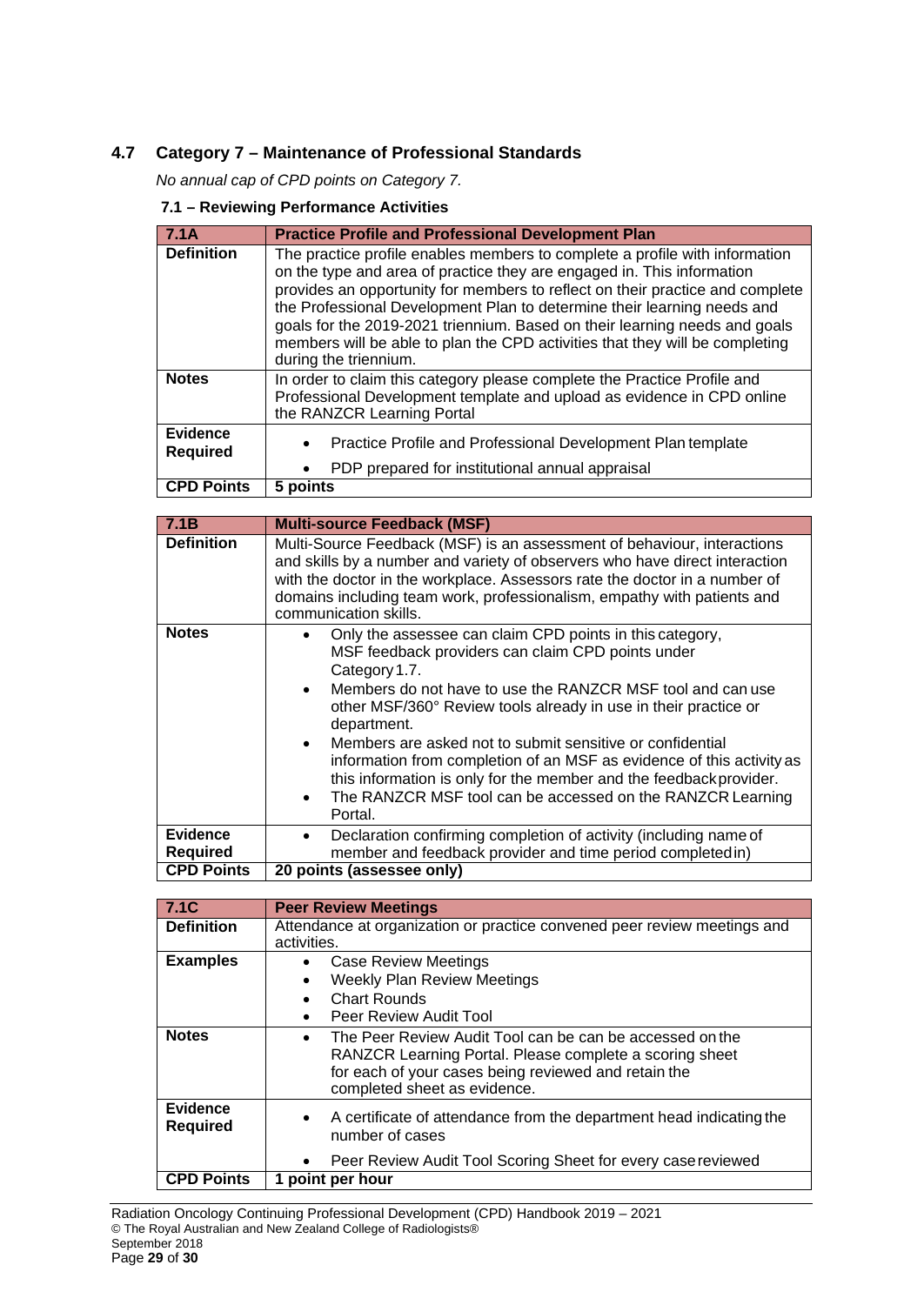| 7.1D                               | <b>Evaluation of Performance</b>                                                                                                                                                                                                                                                    |
|------------------------------------|-------------------------------------------------------------------------------------------------------------------------------------------------------------------------------------------------------------------------------------------------------------------------------------|
| <b>Definition</b>                  | Active participation in a review of performance of a Radiation<br>Oncologist for a regulatory body or as part of an interview.                                                                                                                                                      |
| <b>Examples</b>                    | <b>RANZCR International</b><br>AHPRA<br>$\bullet$<br><b>Medical Graduate</b><br><b>MCNZ</b><br>assessment (Area of Need<br>MSF Feedback Provider (not<br>$\bullet$<br><b>Assessor or Specialist</b><br>MSF assessor)<br>Recognition)<br><b>Regular Practice Review</b><br>$\bullet$ |
| <b>Evidence</b><br><b>Required</b> | Written confirmation from Medical Council/Medical Board or<br>$\bullet$<br>organisation<br>Written confirmation of role as MSF Feedback Provider from<br>$\bullet$<br>organisation                                                                                                  |
| <b>CPD Points</b>                  | 2 points per hour                                                                                                                                                                                                                                                                   |

## **7.2 – Measuring Outcome Activities**

| 7.2A                               | <b>Audit</b>                                                                                                                                                                                                                                                                                                                                                                                     |
|------------------------------------|--------------------------------------------------------------------------------------------------------------------------------------------------------------------------------------------------------------------------------------------------------------------------------------------------------------------------------------------------------------------------------------------------|
| <b>Definition</b>                  | The purpose of a clinical audit is to evaluate the performance of a participant<br>in a particular aspect of clinical practice in comparison to a reference<br>standard.                                                                                                                                                                                                                         |
| <b>Notes</b>                       | Members do not have to use the RANZCR Clinical Audit template<br>$\bullet$<br>and can use other audit tools already in use in their practice or<br>department.<br>• Members are asked not to submit sensitive or confidential<br>information from completion of an audit as evidence of this activity.<br>• The RANZCR Clinical Audit template can be accessed on the<br>RANZCR Learning Portal. |
| <b>Evidence</b><br><b>Required</b> | Declaration confirming completion of activity (including the audit<br>$\bullet$<br>topic, the number of cases and the time period completedin)                                                                                                                                                                                                                                                   |
| <b>CPD Points</b>                  | 30 points per audit                                                                                                                                                                                                                                                                                                                                                                              |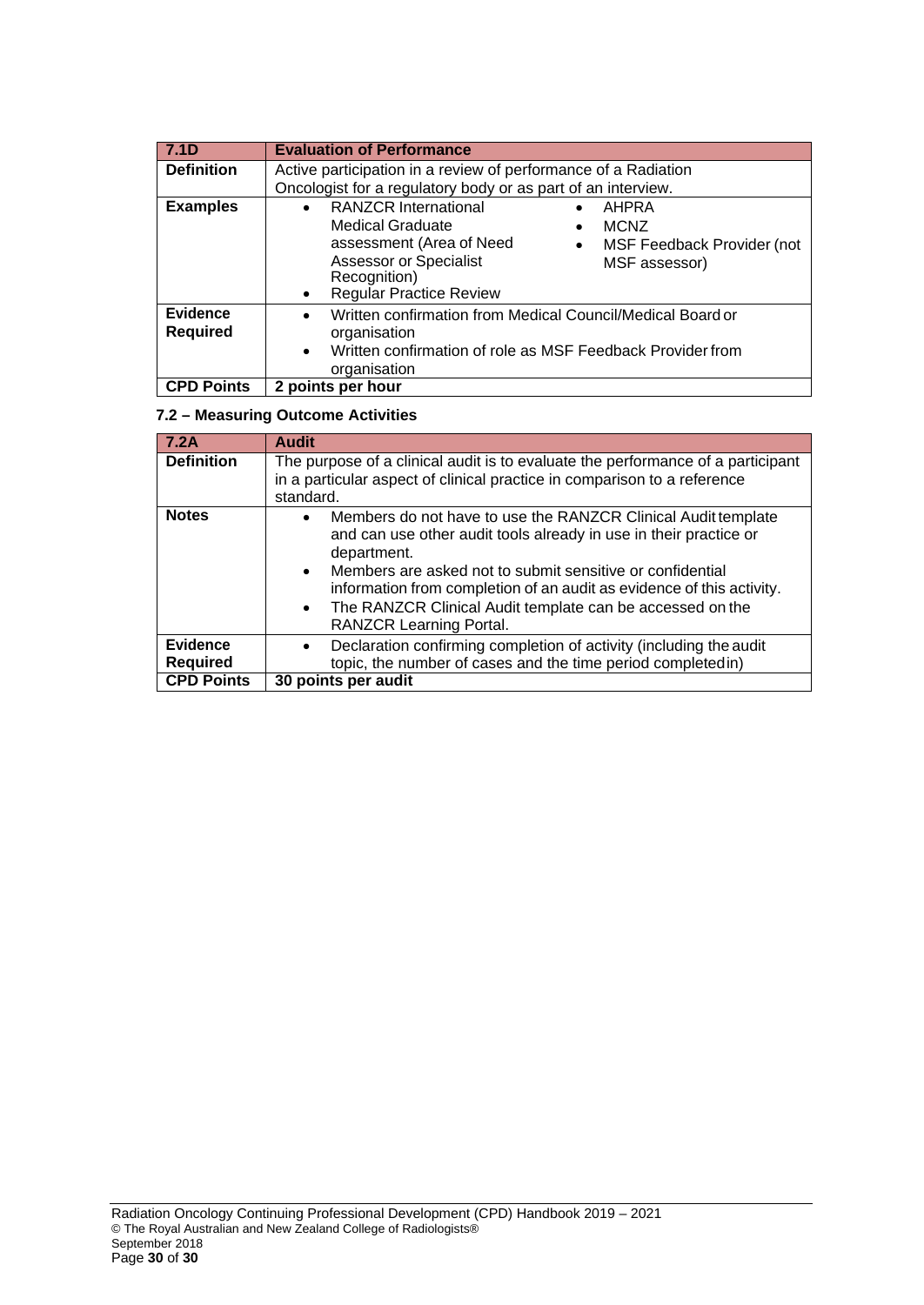| 7.2B              | <b>Database Log Book</b>                                                                                                                                                                                                                                                                                                                                                                                                                                                                                                                                                                   |
|-------------------|--------------------------------------------------------------------------------------------------------------------------------------------------------------------------------------------------------------------------------------------------------------------------------------------------------------------------------------------------------------------------------------------------------------------------------------------------------------------------------------------------------------------------------------------------------------------------------------------|
| <b>Definition</b> | The database log book consists of a log or a list of all patients treated by a<br>clinician over a calendar year. This log provides an indication of the types of<br>cases being treated and should be used to identify any significant variances<br>in practice from what is expected. While these variances may not necessarily<br>indicate inappropriate practice they may indicate the need for further<br>investigation. This activity also provides members with an opportunity to<br>reflect on their cases for the calendar year and be used as the basis for a<br>clinical audit. |
| <b>Notes</b>      | The Database Log Book template can be can be accessed on the<br><b>RANZCR Learning Portal</b><br>Please complete the Database Log Book template and uploadas<br>evidence in CPD online (RANZCR Learning Portal).<br>Alternatively, a list of de-identified cases can be uploaded as<br>evidence instead of the template provided the required data includes<br>the information outlined in the template.                                                                                                                                                                                   |
| <b>Evidence</b>   | Database Log Book template (de-identified cases)                                                                                                                                                                                                                                                                                                                                                                                                                                                                                                                                           |
| <b>Required</b>   | Spreadsheet of de-identified cases                                                                                                                                                                                                                                                                                                                                                                                                                                                                                                                                                         |
| <b>CPD Points</b> | 20 points                                                                                                                                                                                                                                                                                                                                                                                                                                                                                                                                                                                  |
|                   |                                                                                                                                                                                                                                                                                                                                                                                                                                                                                                                                                                                            |
| 7.2C              | <b>Patient Satisfaction Survey</b>                                                                                                                                                                                                                                                                                                                                                                                                                                                                                                                                                         |
| <b>Definition</b> | A patient satisfaction survey is a way of improving the quality of patient care,                                                                                                                                                                                                                                                                                                                                                                                                                                                                                                           |

| 7.ZU                               | <b>Fallelli Jalislauliuli Juliev</b>                                                                                                                                                         |
|------------------------------------|----------------------------------------------------------------------------------------------------------------------------------------------------------------------------------------------|
| <b>Definition</b>                  | A patient satisfaction survey is a way of improving the quality of patient care,<br>measuring the effectiveness of health care delivery and identifying and<br>resolving potential problems. |
| <b>Notes</b>                       | Members can conduct a patient satisfaction survey using a tool from their<br>institution or the RANZCR tool.                                                                                 |
| <b>Evidence</b><br><b>Required</b> | Declaration confirming completion of the survey signed by both the<br>member and the peer the patient feedback was discussed with                                                            |
| <b>CPD Points</b>                  | 20 points                                                                                                                                                                                    |